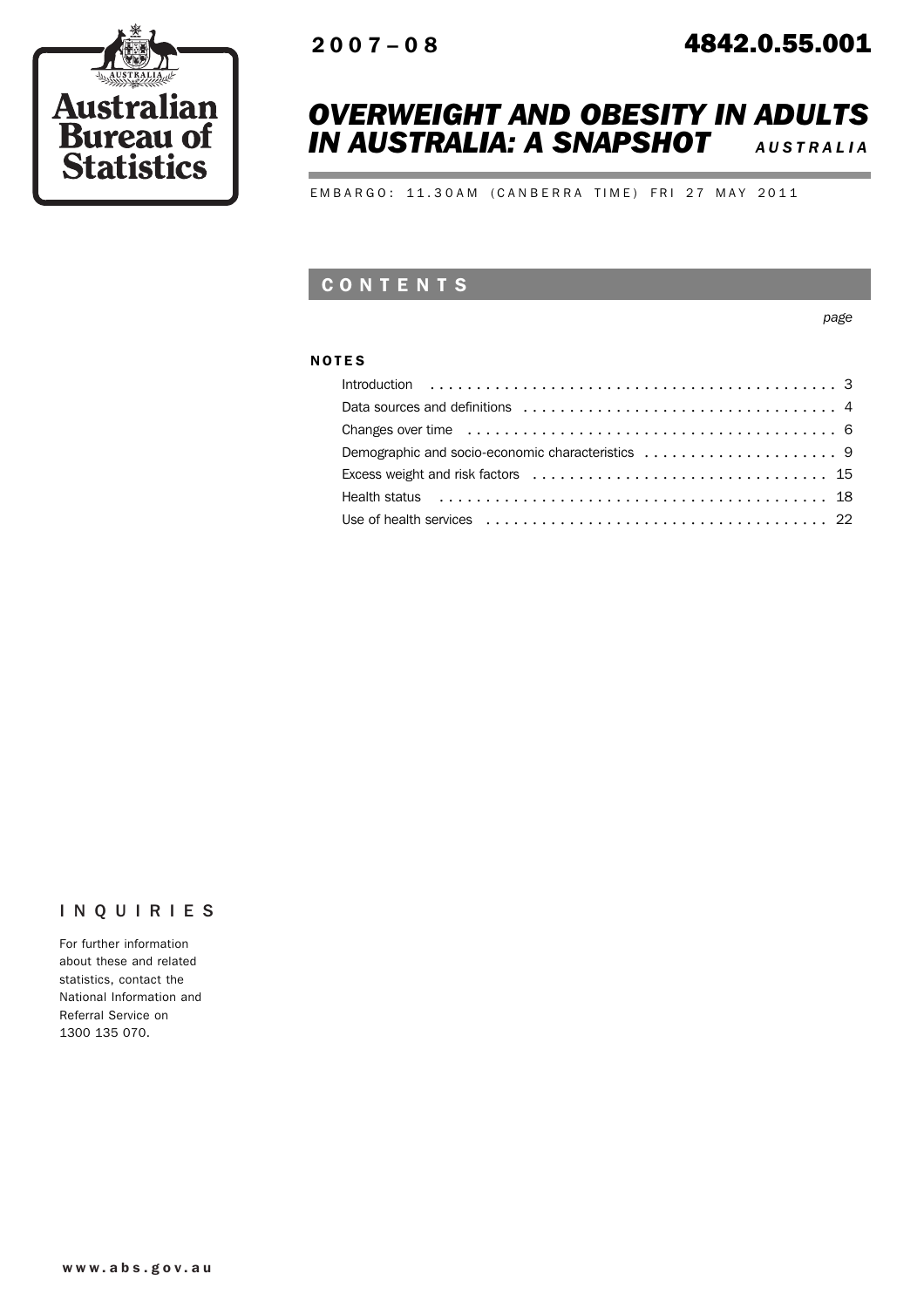# NOTES

| ABOUT THIS PUBLICATION | This publication presents overweight and obesity data from the Australian Bureau of<br>Statistics 2007-08 National Health Survey (NHS) and 1995 National Nutrition Survey<br>$(NNS)$ .                                                                                                                                                                                                                        |
|------------------------|---------------------------------------------------------------------------------------------------------------------------------------------------------------------------------------------------------------------------------------------------------------------------------------------------------------------------------------------------------------------------------------------------------------|
| Acknowledgements       | ABS publications draw extensively on information provided freely by individuals,<br>businesses, governments and other organisations. Their continued cooperation is very<br>much appreciated - without it, the wide range of statistics published by the ABS would<br>not be available. Information received by the ABS is treated in strict confidence as<br>required by the Census and Statistics Act 1905. |

Brian Pink Australian Statistician

 $\alpha$  ,  $\alpha$  ,  $\alpha$  ,  $\alpha$  ,  $\alpha$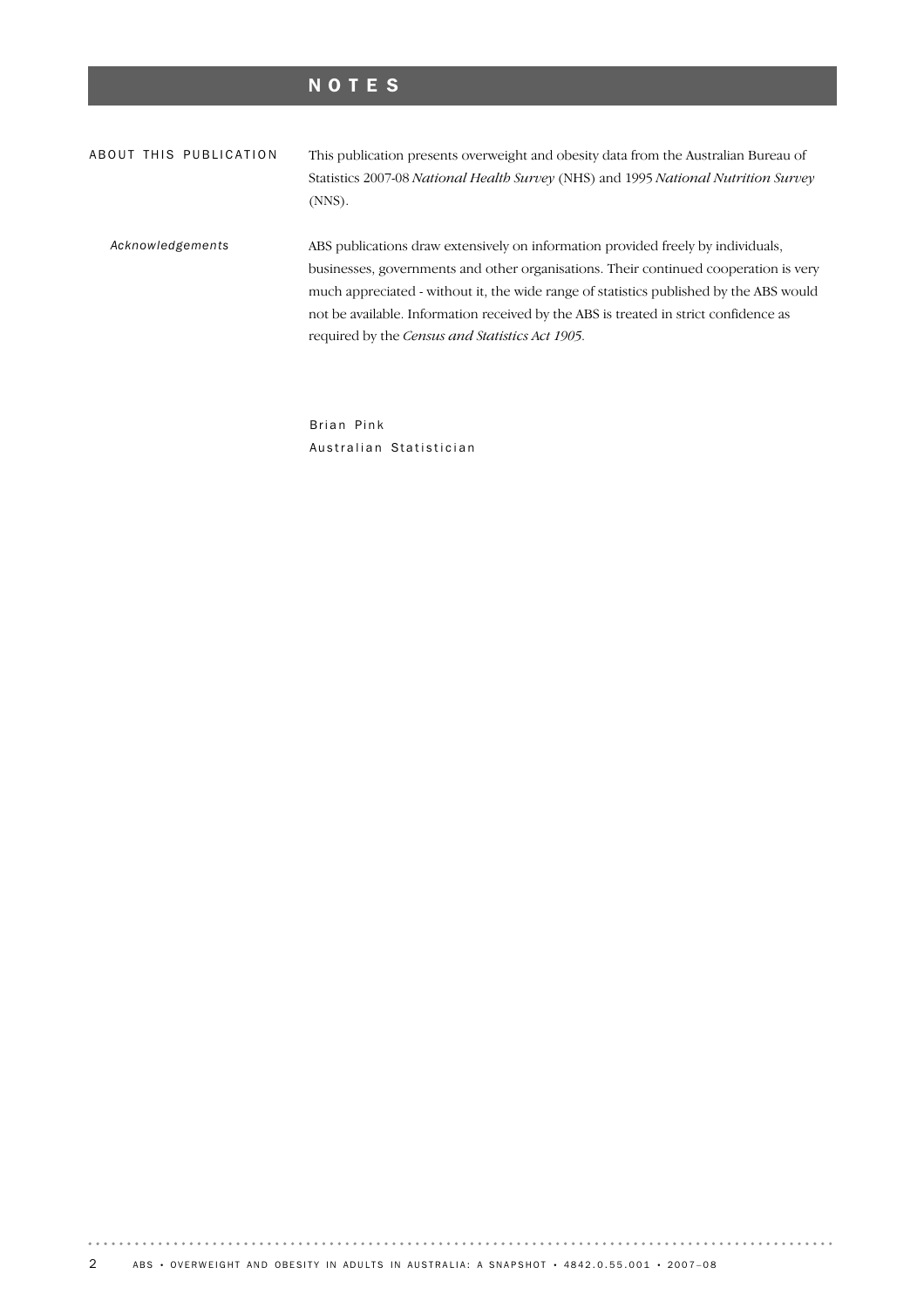# CHAP T E R 1 INTRODUCTION ...................................... .

#### INTRODUCTION

The increase in overweight and obesity rates in recent decades is a major public health concern in many countries including Australia. Before 1980, obesity rates were generally well below 10%, but have doubled or tripled in many countries since then. In no less than 13 countries in the Organisation for Economic Co-operation and Development (OECD), 50% or more of the adult population is now classified as being either overweight or obese, with Australia's obesity rate the fifth highest, behind only the United States, Mexico, New Zealand and the United Kingdom<sup>1</sup>. Sedentary lifestyles which have come about due to increasing affluence and the modernisation of society, and changes to diets containing more energy-dense foods are believed to be the main causes in the rise in overweight and obesity rates.

While gains in weight had been largely beneficial to population health and longevity over the past century, many people have crossed the line where further weight gain becomes detrimental. Life expectancy may decrease due to the increasing number of overweight and obese people who experience health problems, such as cardiovascular disease, high blood pressure and Type 2 diabetes.

Overweight and obesity are prominent health risks that can affect a person's ability to work or participate in family and community activities and have serious implications for the health sector in terms of cost and burden on services. In 2008, it was estimated that the overall cost of obesity to Australian society and governments was  $$58.2$  billion<sup>2</sup>, which included:

- ! a burden of disease cost of \$49.9 billion; that is, the cost of disability, loss of well-being and premature death resulting from obesity and its impacts; and
- $\blacksquare$  direct financial costs of \$8.3 billion, including productivity costs due to short and long-term employment impacts (\$3.6 billion), health system costs (\$2 billion) and carer costs (\$1.9 billion).

<sup>1</sup> The Organisation for Economic Co-operation and Development. Health at a glance 2009 - OCED indicators. The Organisation for Economic Co-operation and Development, 2009. Available from http://www.oecd.org/document/11/0,3343,en\_2649\_33929\_16502667\_1\_1\_1\_37407,00.html

<sup>2</sup> Access Economics. The growing cost of obesity in 2008: three years on. Canberra: Diabetes Australia, 2008. Available from: http://www.accesseconomics.com.au/publicationsreports/showreport.php?id=172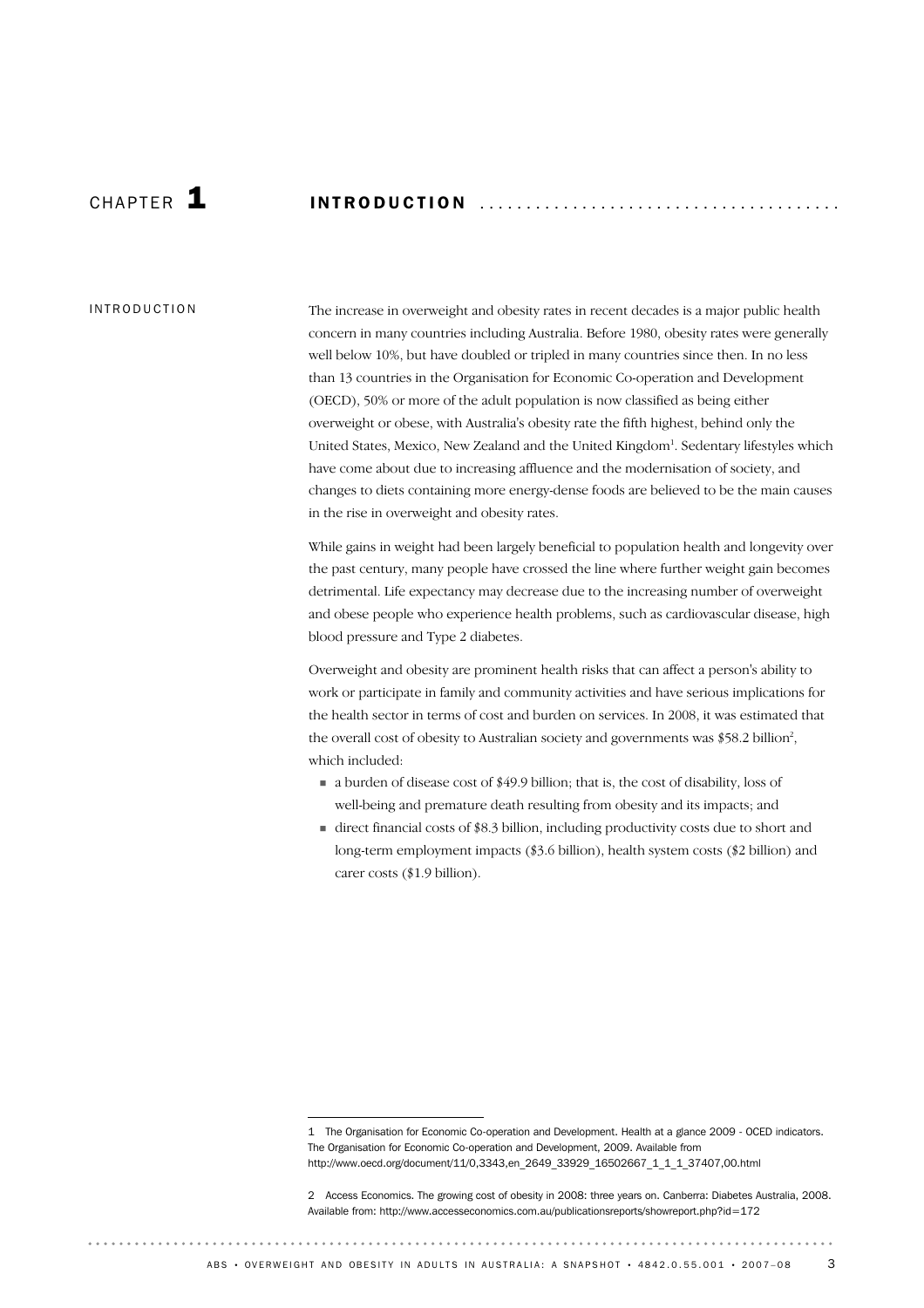$\frac{1}{2} \left( \frac{1}{2} \right) \left( \frac{1}{2} \right) \left( \frac{1}{2} \right) \left( \frac{1}{2} \right)$ 

# CHAPTER 2 DATA SOURCES AND DEFINITIONS ..................

| DATA SOURCES AND<br>DEFINITIONS                                                                                                                                            | This article discusses overweight and obesity of adults in Australia in 2007-08, examining<br>a range of factors which may influence a person's weight, and some of the health<br>consequences associated with excess weight. The article uses measured height and<br>weight data from the 1995 Australian Bureau of Statistics (ABS) National Nutrition Survey<br>(NNS) and the 2007-08 ABS National Health Survey (NHS) to calculate Body Mass Index<br>(BMI) and classify people as underweight, normal weight, overweight and obese. While |                                                                                            |  |            |                                                                                            |  |  |
|----------------------------------------------------------------------------------------------------------------------------------------------------------------------------|------------------------------------------------------------------------------------------------------------------------------------------------------------------------------------------------------------------------------------------------------------------------------------------------------------------------------------------------------------------------------------------------------------------------------------------------------------------------------------------------------------------------------------------------|--------------------------------------------------------------------------------------------|--|------------|--------------------------------------------------------------------------------------------|--|--|
|                                                                                                                                                                            |                                                                                                                                                                                                                                                                                                                                                                                                                                                                                                                                                |                                                                                            |  |            |                                                                                            |  |  |
|                                                                                                                                                                            |                                                                                                                                                                                                                                                                                                                                                                                                                                                                                                                                                | BMI does not distinguish between weight due to muscle (which is denser and heavier         |  |            |                                                                                            |  |  |
|                                                                                                                                                                            | than body fat) and weight due to fat in individuals <sup>3</sup> , it provides a good population-level<br>measure of overweight and obesity. Measured height and weight data provides a more<br>accurate picture of the nation's overweight and obesity rates compared with<br>self-reported height and weight data, as people tend to over-report their height and                                                                                                                                                                            |                                                                                            |  |            |                                                                                            |  |  |
|                                                                                                                                                                            |                                                                                                                                                                                                                                                                                                                                                                                                                                                                                                                                                |                                                                                            |  |            | under-report their weight when asked to provide an estimate <sup>4</sup> .                 |  |  |
|                                                                                                                                                                            |                                                                                                                                                                                                                                                                                                                                                                                                                                                                                                                                                |                                                                                            |  | <b>BMI</b> | In this article, overweight and obesity are calculated using BMI, a simple index of weight |  |  |
|                                                                                                                                                                            |                                                                                                                                                                                                                                                                                                                                                                                                                                                                                                                                                |                                                                                            |  |            | for height that is commonly used in classifying people as overweight and obese. It is      |  |  |
|                                                                                                                                                                            |                                                                                                                                                                                                                                                                                                                                                                                                                                                                                                                                                | defined as the weight in kilograms divided by the square of the height in metres           |  |            |                                                                                            |  |  |
|                                                                                                                                                                            |                                                                                                                                                                                                                                                                                                                                                                                                                                                                                                                                                | (kg/m2). To produce a measure of the prevalence of underweight, normal weight,             |  |            |                                                                                            |  |  |
| overweight or obesity in adults, BMI values are grouped according to the table below,<br>which allows categories to be reported against both the World Health Organisation |                                                                                                                                                                                                                                                                                                                                                                                                                                                                                                                                                |                                                                                            |  |            |                                                                                            |  |  |
|                                                                                                                                                                            |                                                                                                                                                                                                                                                                                                                                                                                                                                                                                                                                                |                                                                                            |  |            |                                                                                            |  |  |
|                                                                                                                                                                            | (WHO) and, in Australia, the National Health and Medical Research Council guidelines.                                                                                                                                                                                                                                                                                                                                                                                                                                                          |                                                                                            |  |            |                                                                                            |  |  |
|                                                                                                                                                                            | Body Mass Index, Adult                                                                                                                                                                                                                                                                                                                                                                                                                                                                                                                         |                                                                                            |  |            |                                                                                            |  |  |
|                                                                                                                                                                            | Underweight:                                                                                                                                                                                                                                                                                                                                                                                                                                                                                                                                   | Less than 18.5                                                                             |  |            |                                                                                            |  |  |
|                                                                                                                                                                            | Normal range:                                                                                                                                                                                                                                                                                                                                                                                                                                                                                                                                  | 18.5 to less than 25.0                                                                     |  |            |                                                                                            |  |  |
|                                                                                                                                                                            | Overweight:                                                                                                                                                                                                                                                                                                                                                                                                                                                                                                                                    | 25.0 to less than 30.0                                                                     |  |            |                                                                                            |  |  |
|                                                                                                                                                                            | Obese:                                                                                                                                                                                                                                                                                                                                                                                                                                                                                                                                         | 30.0 and greater                                                                           |  |            |                                                                                            |  |  |
| Equivalised household                                                                                                                                                      |                                                                                                                                                                                                                                                                                                                                                                                                                                                                                                                                                | Equivalised household income is the total income at the household level adjusted using     |  |            |                                                                                            |  |  |
| income                                                                                                                                                                     |                                                                                                                                                                                                                                                                                                                                                                                                                                                                                                                                                | an equivalence scale to enable analysis of the relative incomes of households of different |  |            |                                                                                            |  |  |
|                                                                                                                                                                            |                                                                                                                                                                                                                                                                                                                                                                                                                                                                                                                                                | size and composition. This can be viewed as an indicator of the economic resources         |  |            |                                                                                            |  |  |
|                                                                                                                                                                            | available to a standardised household.                                                                                                                                                                                                                                                                                                                                                                                                                                                                                                         |                                                                                            |  |            |                                                                                            |  |  |

. . . . . . . . . . . . . . . .

<sup>3</sup> WHO (World Health Organisation) 2000. Obesity: preventing and managing the global epidemic. Report of a WHO consultation. Technical report series 894. Geneva: WHO

<sup>4</sup> ABS (Australian Bureau of Statistics) 1998. How Australians measure up. ABS Cat. No. 4359.0. Canberra ABS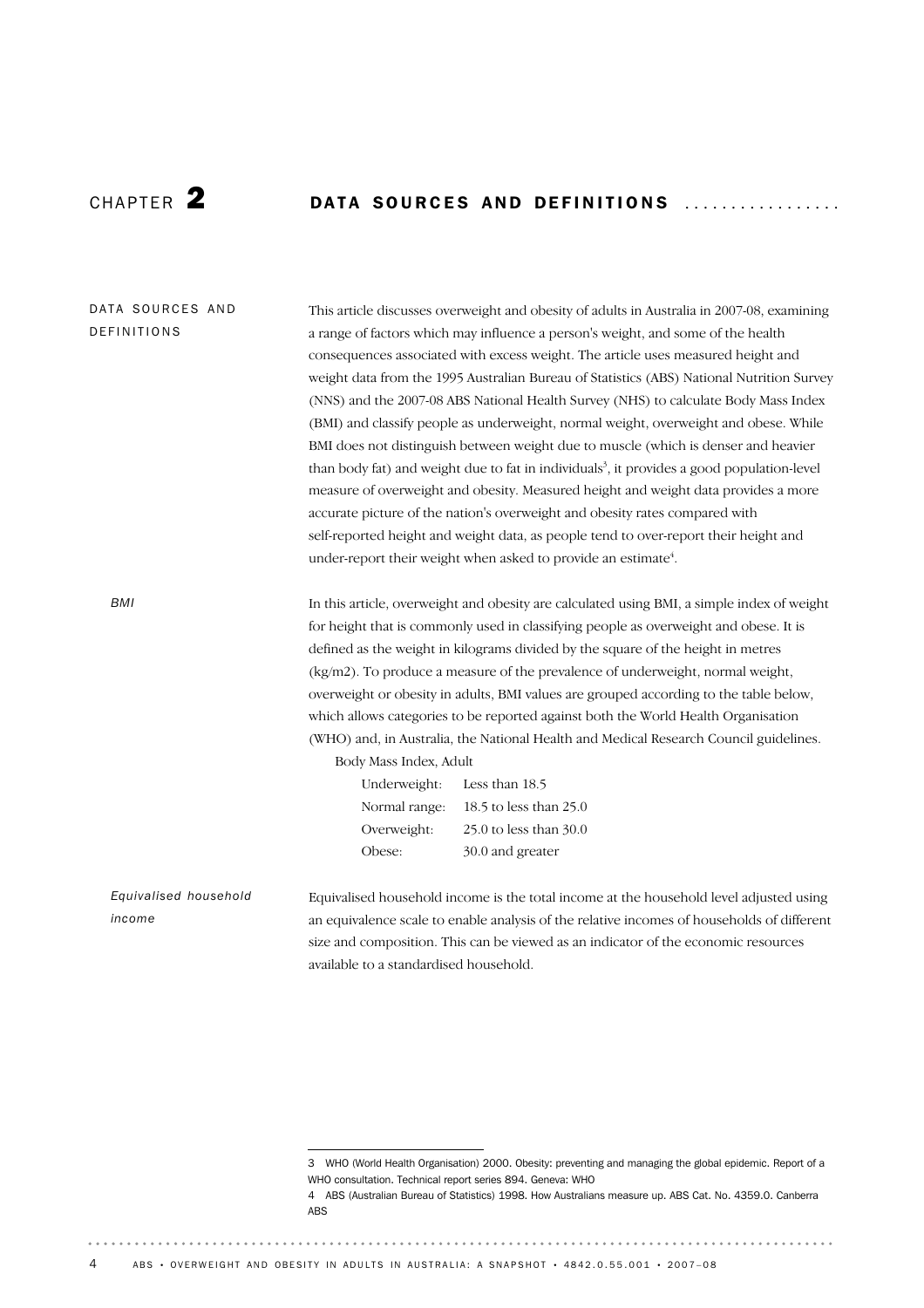### *Age standardisation*

Age standardisation is a way of allowing comparisons between two or more populations with different age structures, in order to remove age as a factor when examining correlations between other variables. For example, the age distribution of people with diabetes is heavily skewed towards the higher age groups (that is, older people are more likely to have diabetes than younger people). When looking at the labour force status of people with and without diabetes, it can be seen that more people with diabetes are not in the labour force, however, this could be due to the fact that there are more older people with diabetes and less older people in the work force. Age standardising removes age from the picture so it can be seen whether there is a correlation between diabetes and labour force status independent of age. This is achieved by applying a single population structure to each of the populations being compared.

In this article, the Australian 2001 estimated resident population is used as the reference population.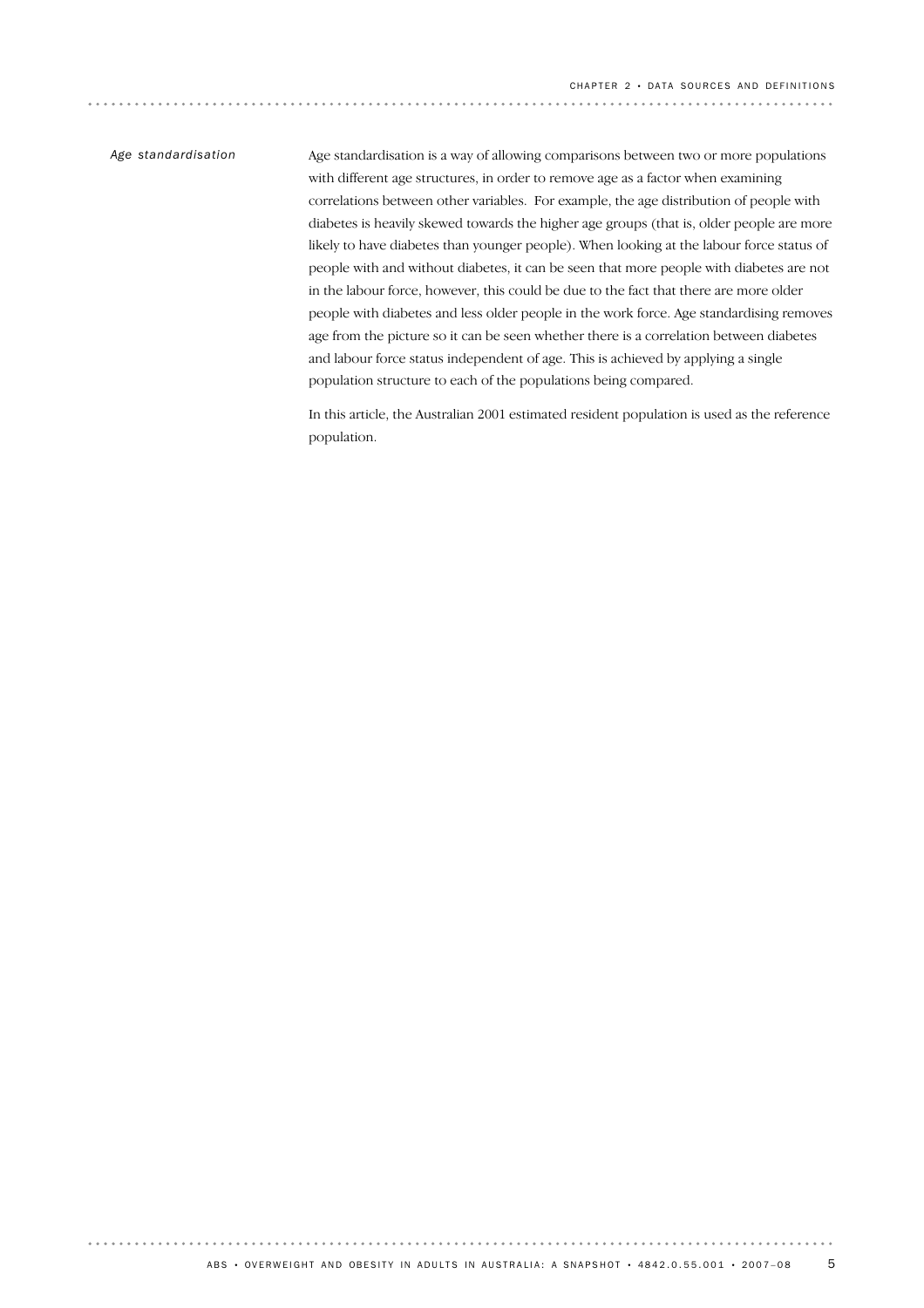CHANGES OVER TIME

Over the last two decades in Australia, there has been a steady shift towards the higher end of the Body Mass Index, driven mainly by weight gain rather than changes in height (Graph 3.1).





(a) Excludes persons for whom measured height or weight was not available. *Source: National Nutrition Survey 1995 and National Health Survey 2007-08*

After adjusting for age, around 61% of adults aged 18 years and over were either overweight or obese in 2007-08, up four percentage points from 57% in 1995. Proportionally, fewer adults were normal weight or overweight in 2007-08 than in 1995, but the greatest increase was in the obese category with the proportion of obese adults rising from 19% to 24%. That is, the population is gaining weight faster with more adults in the obese category of BMI. In this period, the proportion of normal weight adults decreased from 41% to 37%, while the proportion of overweight adults decreased from 38% to 37%. In 2007-08, there were just as many people overweight as there were people of normal weight (Graph 3.2).



(a) Excludes persons for whom measured height or weight was not available. (b) Age standardised to the 2001 estimated resident population. *Source: National Nutrition Survey 1995 and National Health Survey 2007-08*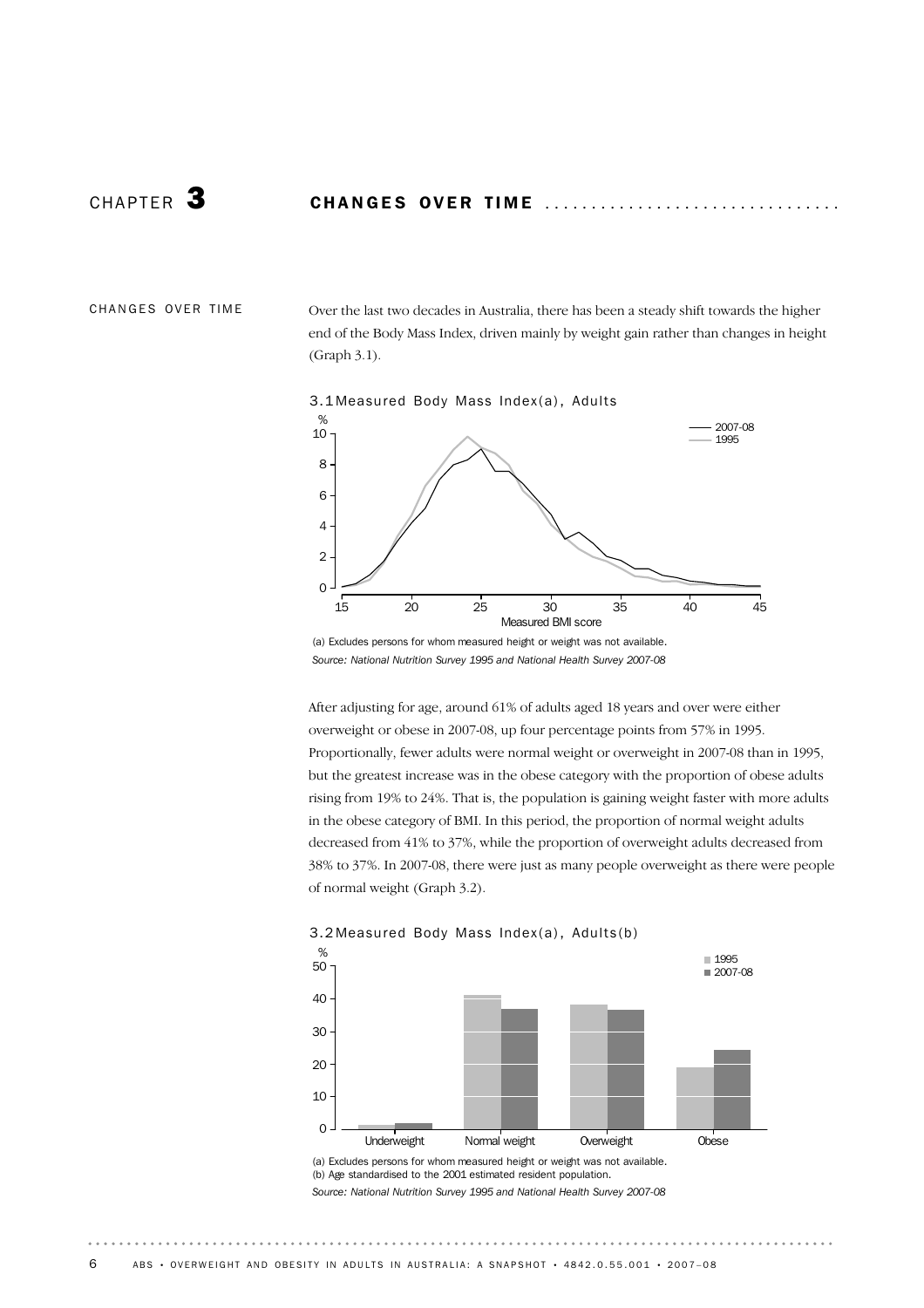## CHANGES OVER TIME *continued*

Men were gaining weight at a greater rate than women over this time, with the proportion of obese men rising from 19% to 25%, compared with a rise from 19% to 23% for women (Graphs 3.3 and 3.4).



(a) Excludes persons for whom measured height or weight was not available. (b) Age standardised to the 2001 estimated resident population. *Source: National Nutrition Survey 1995 and National Health Survey 2007-08*



3.4 Measured Body Mass Index(a), Women(b)

(a) Excludes persons for whom measured height or weight was not available. (b) Age standardised to the 2001 estimated resident population. *Source: National Nutrition Survey 1995 and National Health Survey 2007-08*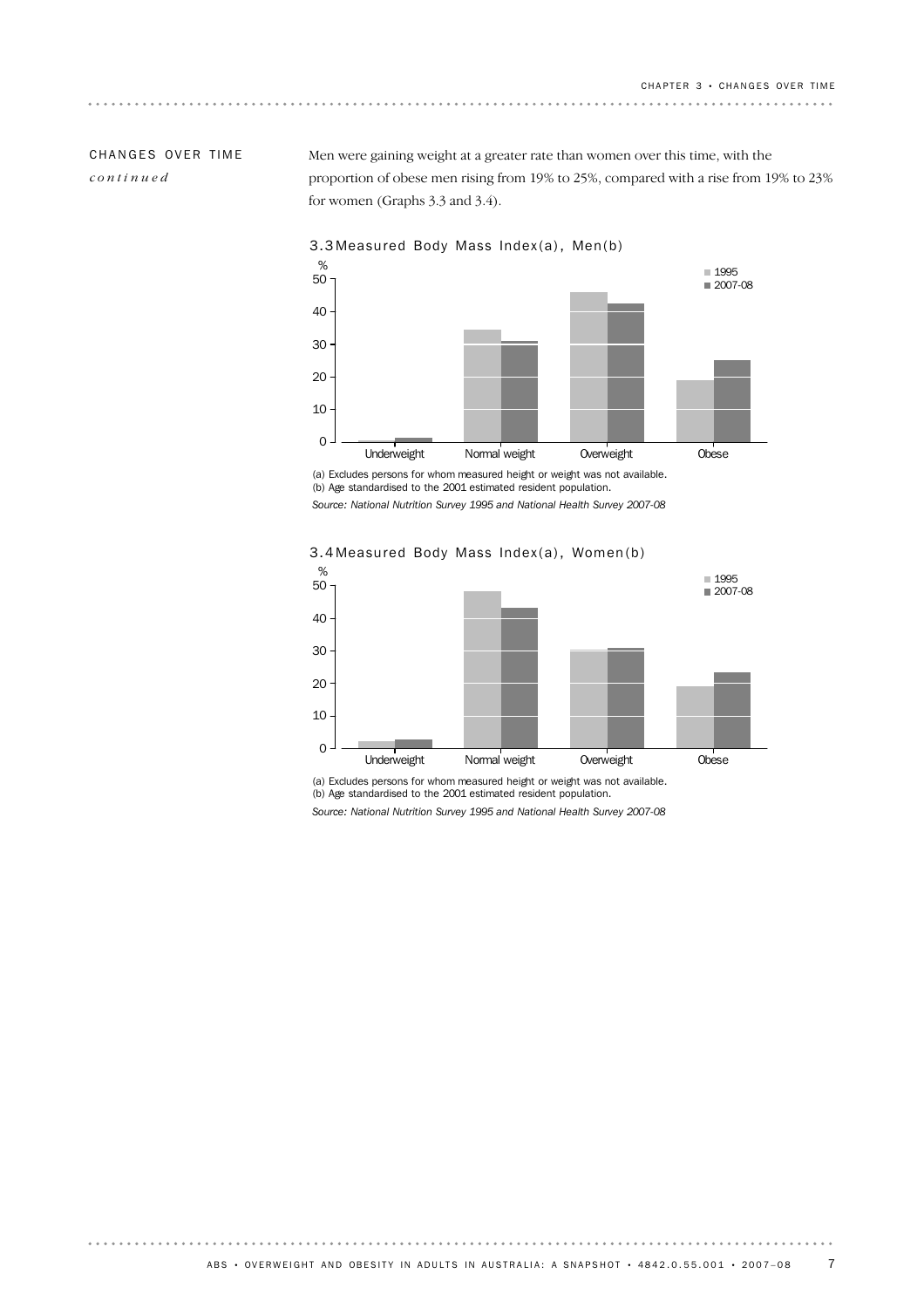### CHANGES OVER TIME *continued*

In general, the prevalence of overweight and obesity increases with age (Graph 3.5). In 2007-08, around 37% of young adults aged 18-24 years were overweight or obese compared with 75% of people aged 65-74 years.



(b) Excludes persons for whom measured height or weight was not available. *Source: National Nutrition Survey 1995 and National Health Survey 2007-08*

The weight gain as people age can be seen by analysing age 'cohorts'. For example, if people aged 18 years in 1995 and people aged 30-31 years in 2007-08 are treated as representative of the same group of people (having aged 12-13 years), the shift into the overweight and obese BMI categories is evident. In 1995, 21% of 18 year olds were overweight or obese. By 2007-08, over 50% of this cohort (now aged 30 or 31 years) were overweight or obese (Graph 3.6). With Australia's ageing population, the increasing number of older and overweight or obese Australians has implications for future health care resources and the national health budget.

3.6 Proportion of people overweight or obese(a)(b), by selected age cohort



(a) Measured Body Mass Index.

(b) Excludes persons for whom measured height or weight was not available. *Source: National Nutrition Survey 1995 and National Health Survey 2007-08*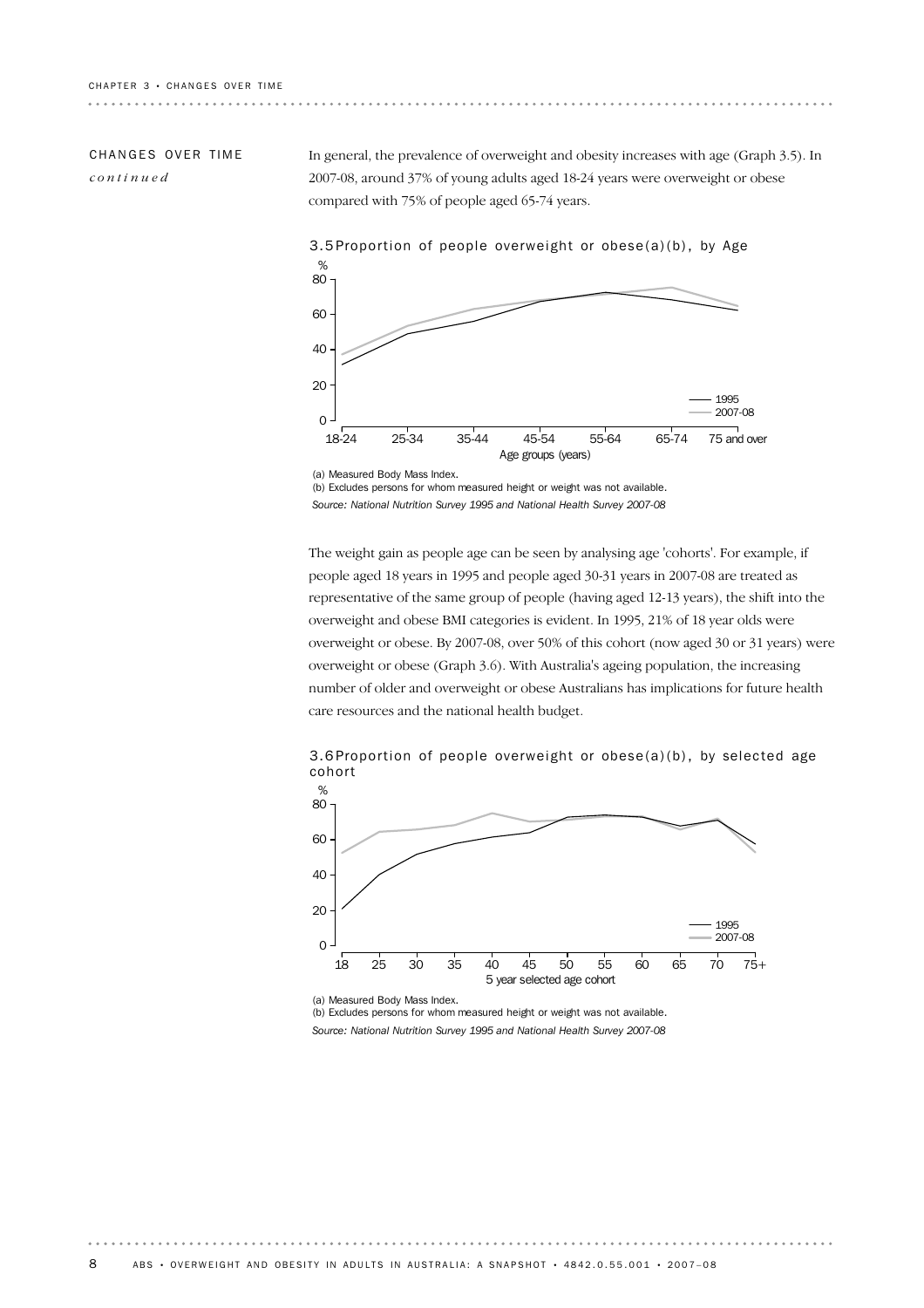# CHAPTER 4 DEMOGRAPHIC AND SOCIO-ECONOMIC CHARACTERISTICS .................................

#### While genetics may increase the susceptibility of certain individuals towards gaining weight, overweight and obesity can also be attributed to a number of environmental factors. These include a shift towards increased intake of foods high in fat and sugars, decreased physical activity due to social modernisation and changes in transportation, and the increasingly sedentary nature of many forms of work and activities such as watching television, movies and computer use<sup>5</sup>. DE MOGRAPHIC AND SOCIO-ECONOMIC CHARACTERISTICS

In this section, rates of overweight and obesity are examined in relation to factors such as age, sex, geography, socio-economic and work conditions. While certain factors may be associated with overweight and obesity, many are inter-related such as labour force status, household income and level of disadvantage.

#### In 2007-08, a higher proportion of men were overweight or obese than women (68% and 55% respectively). While men and women had fairly similar rates of obesity across all age groups, far more men (42%) than women (31%) were overweight. This result may be influenced by the fact men generally have more muscle mass than women (Graph 4.1). AGE AND SEX



4.1 Proportion of people overweight or obese(a)(b), by Sex

(a) Measured Body Mass Index. (b) Excludes persons for whom measured height or weight was not available. *Source: National Health Survey 2007-08*

Rates of overweight and obesity were highest for both men and women aged 65-74 years, at 79% and 71%, respectively. Only one in five men (21%) and 29% of women in this age group were underweight or normal weight.

While overweight and obesity is most prevalent in middle to late adulthood, Australia's escalating obesity epidemic is evident in the large numbers of younger people that are now overweight or obese. For example, almost half of adults under the age of 35 were overweight or obese. Eating a healthy diet and physical activity are important not only for

<sup>5</sup> WHO (World Health Organisation) 2006. World Health Organisation Fact Sheet 311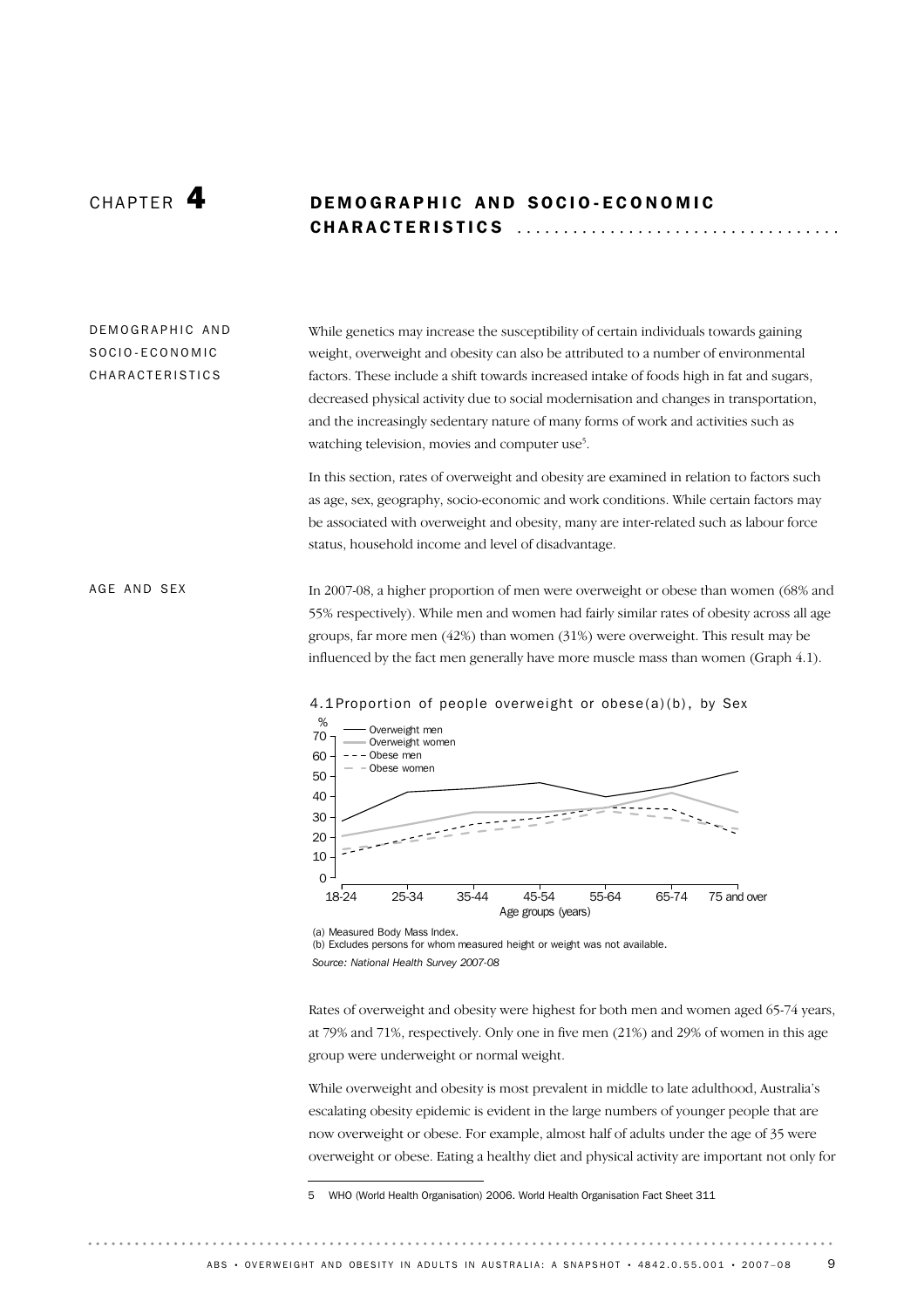#### CHAPTER 4 · DEMOGRAPHIC AND SOCIO-ECONOMIC CHARACTERISTICS

preventing weight gain, but also for weight loss and subsequent weight management, and these behaviours were absent in many younger people. Only 4% of adults under the age of 35 met recommended daily fruit and vegetable consumption guidelines and over two-thirds (69%) were sedentary or exercised at low levels. AGE AND SEX *continued* 

# GEOGRAPHICAL CHARACTERISTICS *States and Territories*

*Remoteness*

Rates of overweight and obesity did not differ markedly by state or territory in 2007-08. After adjusting for age, the range between states and territories was four percentage points, with Western Australia having the highest prevalence of overweight and obesity (63%) and the ACT having the lowest (59%).

After adjusting for age, Australian adults living outside major cities were more likely to be overweight or obese than those living in major cities. In particular, the obesity rate was significantly higher in outer regional and remote parts of Australia (31%) than in major cities (23%). This was the case for both men and women (Graph 4.2).



4.2 Proportion of people overweight or obese(a)(b), by Remoteness(c)

(b) Excludes persons for whom measured height or weight was not available.

The greater incidence of overweight and obesity in regional and remote Australia may be due in part to the availability and cost of certain foods, such as fruit and vegetables. Many basic healthy foods are more costly in some rural areas than in metropolitan areas of Australia<sup>6</sup>, due to transportation and storage costs, which may influence people's food choices. On the other hand, adults living in outer regional and remote parts of Australia may have more opportunities to grow their own fruit and vegetables or access locally grown produce, and they were no less likely to meet the recommended daily fruit and vegetable guidelines.

A higher proportion of adults in outer regional and remote parts of Australia (43%) did no exercise, however, compared with those who lived in major cities (36%). The availability and accessibility to sporting and public transport facilities may encourage more people to participate in recreational physical activity and these facilities are less readily available in rural areas<sup>7</sup>.

<sup>(</sup>a) Measured Body Mass Index.

<sup>(</sup>c) Age standardised to the 2001 estimated resident population.

*Source: National Health Survey 2007-08*

<sup>6</sup> Harrison M, Coyne T, Lee A, Leonard D, Lawson S, Groos A, et al. The increasing cost of the basic foods required to promote health in Queensland. Medical Journal of Australia, 2007 186: 9-14. Available from http://www.mja.com.au/public/issues/186\_01\_010107/har10516\_fm.html

<sup>7</sup> National Rural Health Alliance, January 2011, Fact Sheet 26: Physical Activity in Rural Australia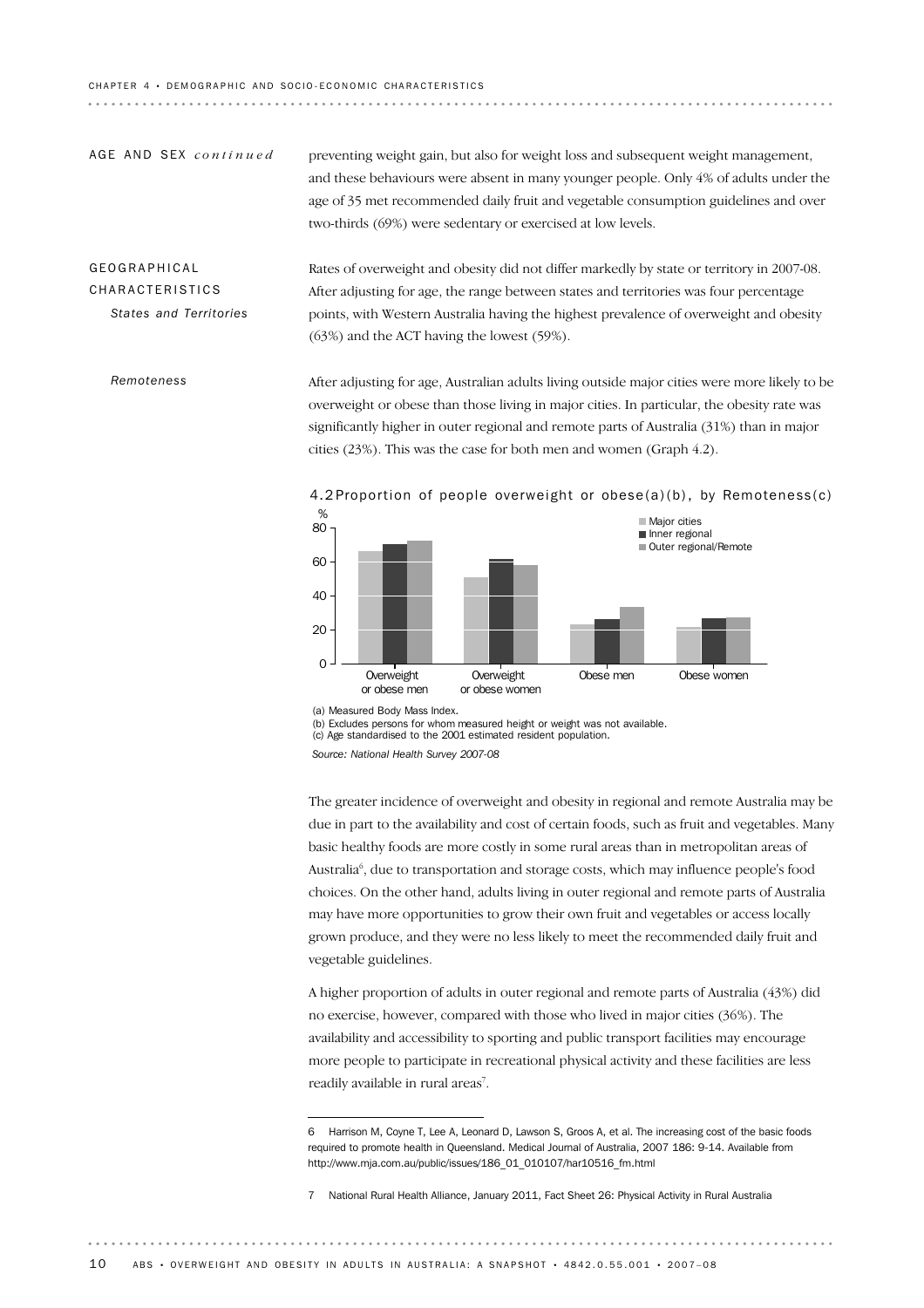### HOUSFHOLD INCOME AND DISADVANTAGE

According to the 2003-04 ABS Household Expenditure Survey (HES), households with the lowest incomes spend a higher proportion of their income on food and non-alcoholic beverages than households with the highest incomes, after accounting for households of different size and composition<sup>8</sup>. Studies have shown that energy-dense foods composed of refined grains and added sugars or fats may represent the lowest cost option to consumers compared with diets based on lean meats, fish, fresh vegetables and fruit. For this reason, people in lower-income households may be more inclined to consume energy dense foods than healthier food options<sup>9</sup>, which may result in higher rates of overweight and obesity.

Data from the 2007-08 NHS shows that slightly more adults in households with the lowest incomes (8%) ate the recommended daily serves of fruit and vegetables than those in households with the highest incomes (6%), but they were less likely to exercise. Almost four out of five adults in households with the lowest incomes were sedentary or exercised at low levels (79%) compared with 61% of adults in households with the highest incomes. Furthermore, over half of adults in the lowest income households did no exercise at all in the week prior to the survey, compared with around a quarter of adults in households with the highest incomes.

Rates of obesity were higher in households with lower incomes than in households with higher incomes.



4.3 Proportion of people obese(a)(b), by Equivalised household income(c)

(a) Measured Body Mass Index.

(b) Excludes persons for whom measured height or weight was not available.

(c) Excludes persons for whom equivalised household income was not stated or not known.

*Source: National Health Survey 2007-08*

The Socio-economic Indexes for Areas (SEIFA) Index of Disadvantage summarises various attributes such as income, unemployment and educational attainment of an area in which people reside. Apart from socio-economic differences between areas in terms of income, employment and education, some areas also offer greater opportunities for physical activity and greater access to healthy food options<sup>10</sup>.

8 ABS (Australian Bureau of Statistics) 2006. Household Expenditure Survey, Australia: Summary of Results, 2003-04. ABS Cat. No. 6530.0. Canberra ABS

10 King T, Kavanagh AM, Jolley D, Turrell D and Crawford D, 2006, 'Weight and place: a multilevel cross sectional survey of area-level disadvantage and overweight/obesity in Australia', International Journal of Obesity 30, p 281-287. Available from http://www.nature.com/ijo/journal/v30/n2/pdf/0803176a.pdf

<sup>9</sup> Drewnowski A and Specter S. Poverty and obesity: the role of energy density and energy costs. American Journal of Clinical Nutrition, 2004; 79: 6-16. Available from http://www.ajcn.org/content/79/1/6.full.pdf+html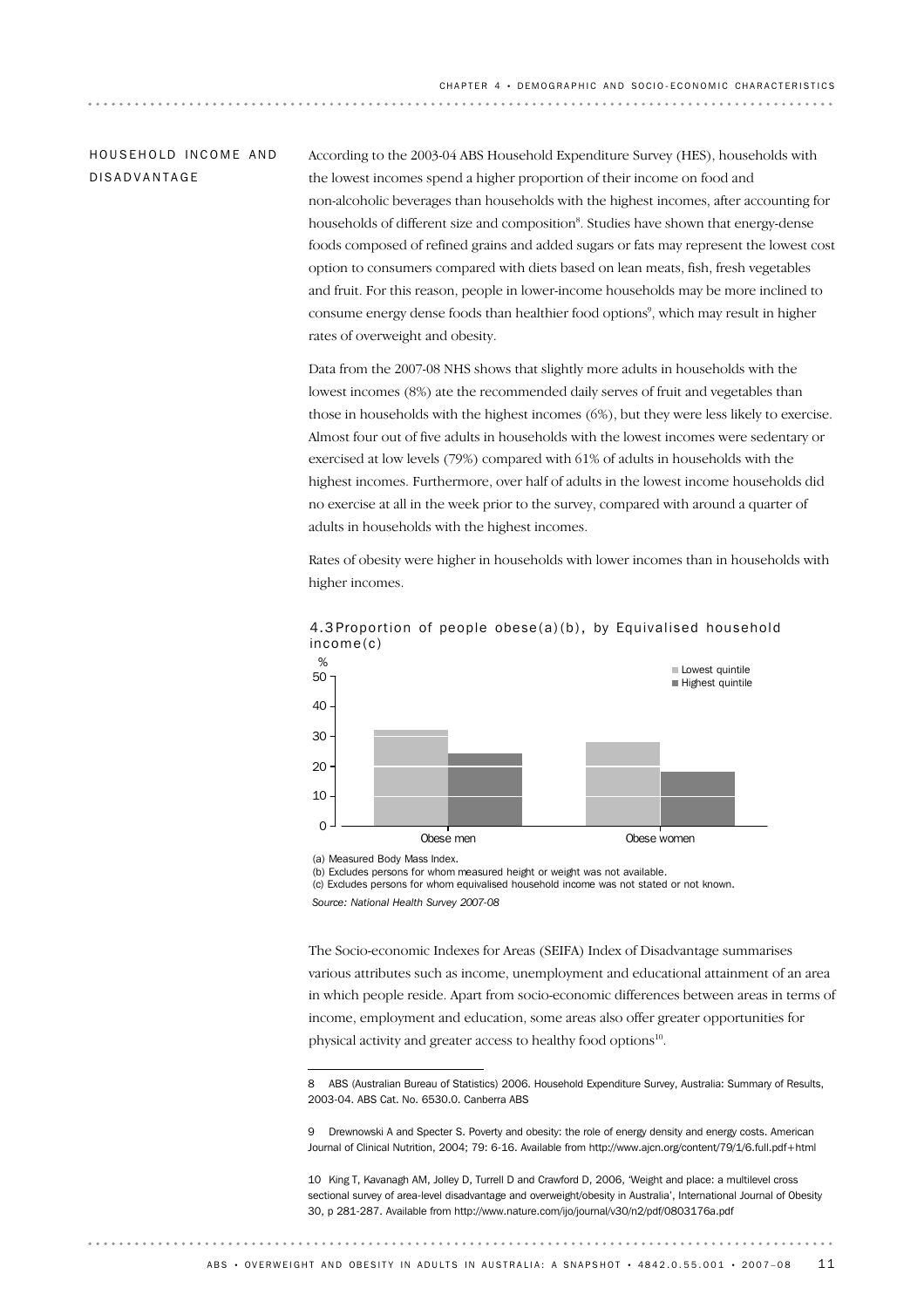## HOUS FHOLD INCOME AND DISADVANTAGE *continued*

After adjusting for age, adults living in areas with the highest levels of disadvantage had the highest prevalence of overweight and obesity (66%), while those living in areas of least disadvantage had the lowest prevalence (55%). In particular, the obesity rates for both men and women living in areas of most disadvantage were significantly higher than the corresponding rates for those living in areas of least disadvantage (Graph 4.4).



4.4 Proportion of people obese(a)(b), by Index of disadvantage(c)(d)

(a) Measured Body Mass Index.

(b) Excludes persons for whom measured height or weight was not available. (c) Excludes persons for whom the index of disadvantage was not available.

(d) Age standardised to the 2001 estimated resident population.

*Source: National Health Survey 2007-08*

#### EDUCATION

Several international studies have highlighted a relationship between education and the prevalence of overweight and obesity, especially in women<sup>11</sup>. People with better education may be more informed of the health consequences of their lifestyles, leading to healthier eating and exercising more often.

In Australia, there is a relationship between education and the prevalence of overweight and obesity. Adults who had completed Year 11 or lower were more likely to be overweight or obese (69%) than those who completed Year 12 or equivalent (54%). This pattern was evident across most age groups (Graph 4.5). People who had completed Year 11 or lower were also more likely to be sedentary or exercise at low levels than those who completed Year 12 or equivalent.

11 Franco Sassi, Obesity and the Economics of Prevention: Fit not fat. The Organisation for Economic Co-operation and Development, 2010.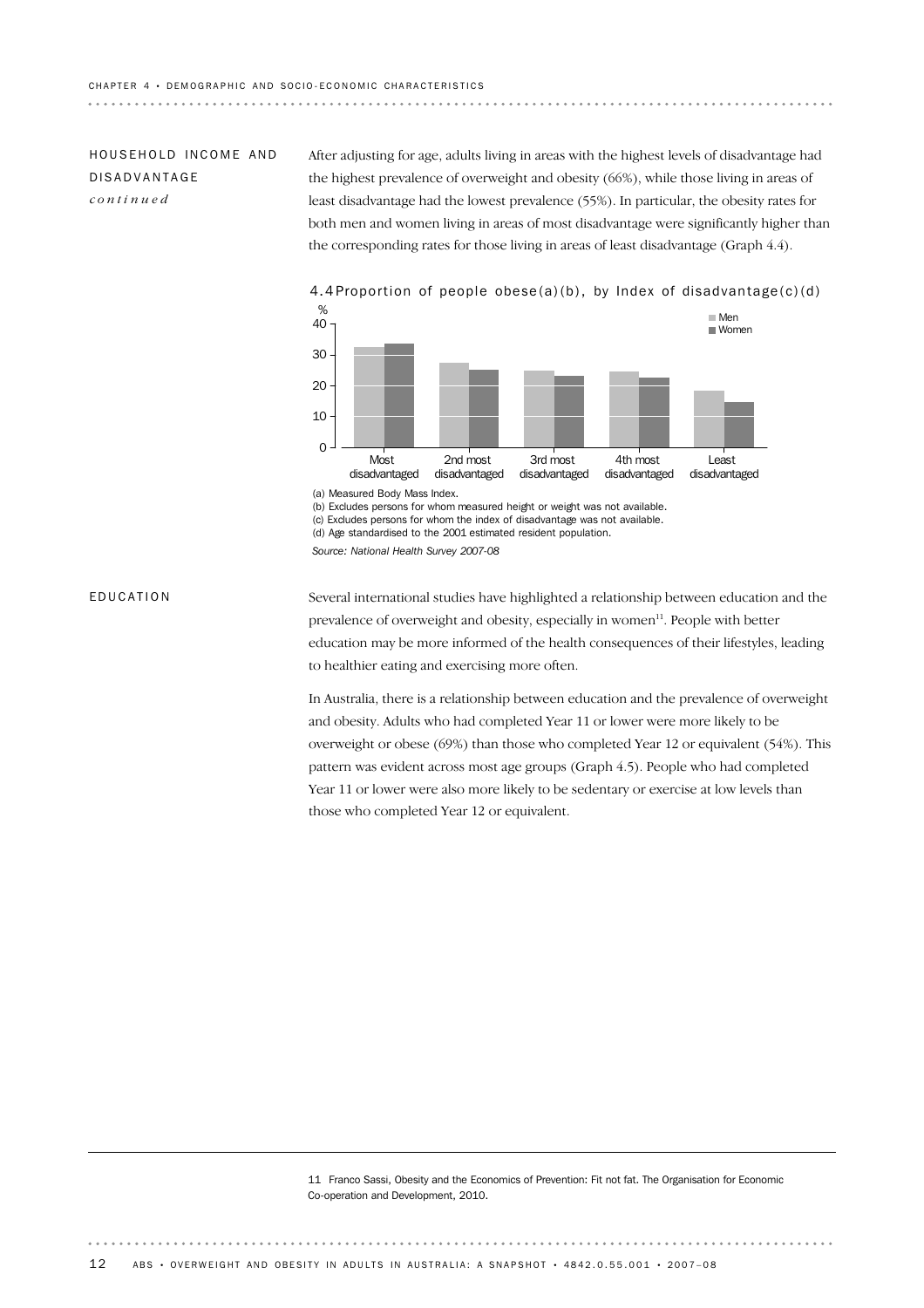EDUCATION *continued*





<sup>(</sup>a) Measured Body Mass Index.

(b) Excludes persons for whom measured height or weight was not available. *Source: National Health Survey 2007-08*

Similarly, adults who had qualifications such as a Certificate I-IV and those with no non-school qualification were more likely to be overweight or obese (66% and 63% respectively) than adults with a degree, diploma or higher qualification (55%). People who had a degree, diploma or higher qualification were more likely to eat the recommended daily amounts of fruit and vegetable and less likely to be sedentary or exercise at low levels than people with other or no non-school qualifications.

Adults who were employed or not in the labour force were more likely to be overweight or obese (both 60%) than those who were unemployed (44%). However, more than a third of adults who were unemployed were aged 18-24 years and the prevalence of overweight and obesity is higher in older adults. EMPLOYMENT CHARACTERISTICS *Labour force status*

> Of employed people aged 18 to 64 years, those who worked full-time were more likely to be overweight or obese (63%) than those who worked part-time (51%), which may indicate a relationship between the hours people work and their likelihood of being overweight or obese.

In many workplaces, people often sit for long periods during the day. Recent Australian research has shown the importance of avoiding prolonged uninterrupted periods of sitting time, as it may undo the benefits of regular moderate-vigorous physical activity<sup>12</sup>. Activities as minimal as standing rather than sitting and increasing the number of breaks have been shown to result in substantial increases in total daily energy expenditure and resistance to fat gain $13$ . *Physical activity at work*

> In 2007-08, a higher proportion of men aged 18 to 64 years who spent most of their time sitting in their jobs were overweight or obese (72%), compared with men who mostly stood (59%), walked (65%) and undertook heavy labour or physically demanding work (64%). The story was different for women, however. Almost two-thirds of women who were mostly undertaking heavy labour or physically demanding work were overweight or

13 Healy G, Dunstan D, Salmon J, Cerin E, Shaw J, Zimmet P, et al. Breaks in sedentary time: beneficial associations with metabolic risk. Diabetes Care, 2008; 31:666-6. Available from http://care.diabetesjournals.org/content/31/4/661.full.pdf+html

<sup>12</sup> Healy G, Wijndaele K, Dunstan D, Shaw J, Salmon J, Zimmet P, et al. Objectively measured sedentary time, physical activity, and metabolic risk: the Australian Diabetes, Obesity and Lifestyle Study (AusDiab). Diabetes Care, 2008; 31:369-71. Available from http://care.diabetesjournals.org/content/31/2/369.full.pdf+html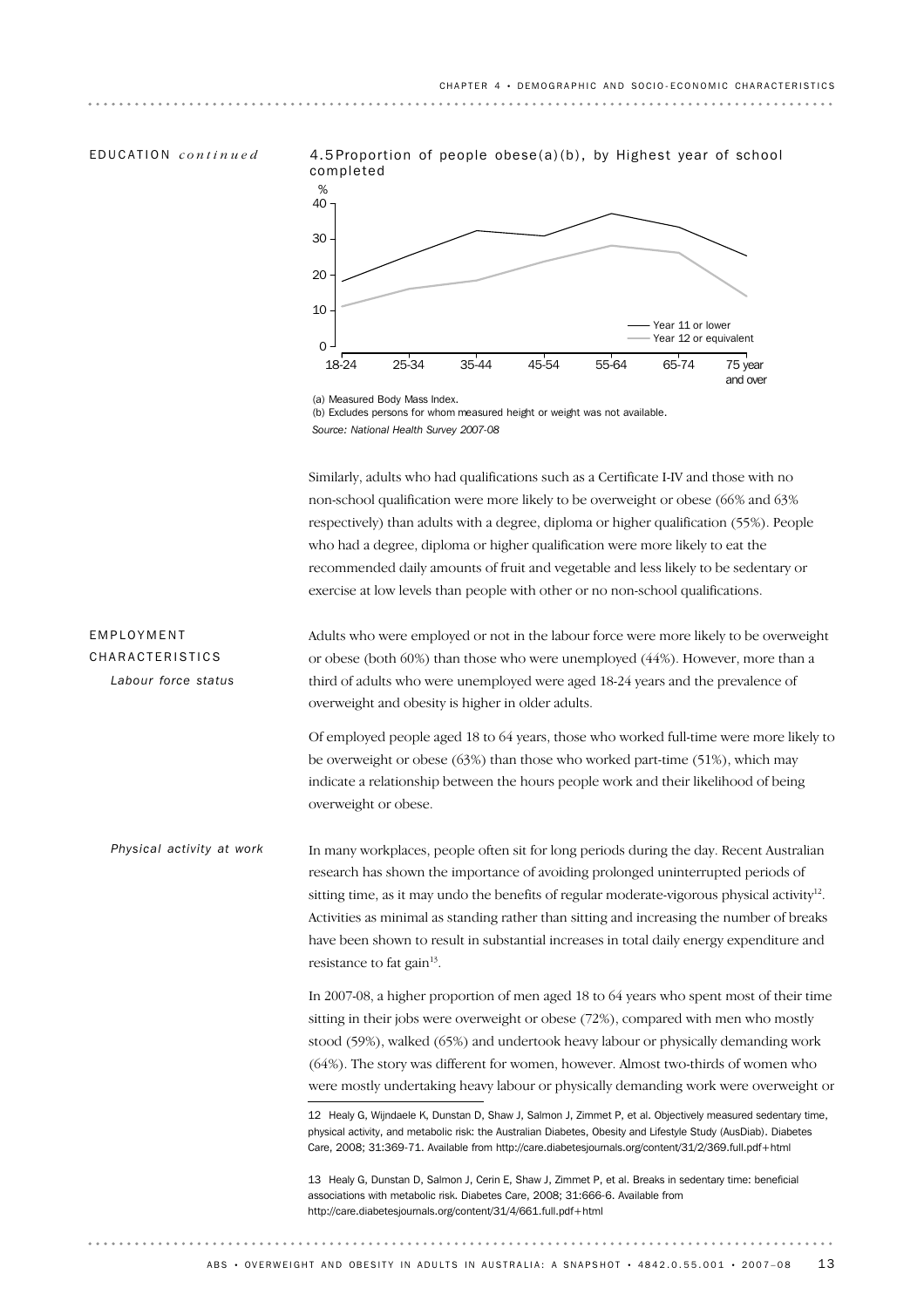#### CHAPTER 4 · DEMOGRAPHIC AND SOCIO-ECONOMIC CHARACTERISTICS

Machinery operators and drivers Managers Technicians and trade workers Labourers 4.6 Proportion of people overweight or obese(a)(b), by Occupation Employed people may spend a large proportion of their day in the workplace, and work-related factors, such as their job, position or the type of work they do may be associated with weight gain. Of employed people aged 18-64 years, the prevalence of overweight and obesity was highest for those who worked as machinery operators and drivers (74%). These jobs typically involve many hours of sitting and, as discussed above, the sedentary nature of the work may undo the benefits of any regular physical activity. In contrast, people that worked as sales workers were the least likely to be overweight or obese (53%) (Graph 4.6). People in these jobs were more likely to be mostly standing and walking during the day. *Occupation* As well as contributing to longer sitting times, long working hours may affect people's weight by limiting the time they have available for activities such as exercise and preparing healthy meals. For instance, people may substitute a healthy home-cooked meal with takeaway or pre-prepared processed foods that are generally high in fat and sugars because it is late and they are tired when they arrive home from work. There was a relationship between the amount of time spent at work and the likelihood of men being overweight or obese. In general, as the hours usually worked each week increased, so too did the prevalence of overweight and obesity in men. In 2007-08, 55% of men aged 18-64 years who worked 15 hours or less in a week were overweight or obese compared with 75% of men who worked 49 hours or more. Men who worked 15 hours or less per week were less likely to be sedentary or exercise at low levels than those who worked 49 hours or more. For women, there was no relationship between the amount of time spent at work and the likelihood of being overweight or obese. *Hours worked* obese, while rates did not differ between women who mostly walked, sat or stood in their jobs which were all around 50%. *Physical activity at work continued*

Clerical and administrative workers Professionals Community and personal service workers Sales workers 50 55 60 65 70 75  $\frac{1}{2}$ 

(a) Measured Body Mass Index.

(b) Excludes persons for whom measured height or weight was not available.

*Source: National Health Survey 2007-08*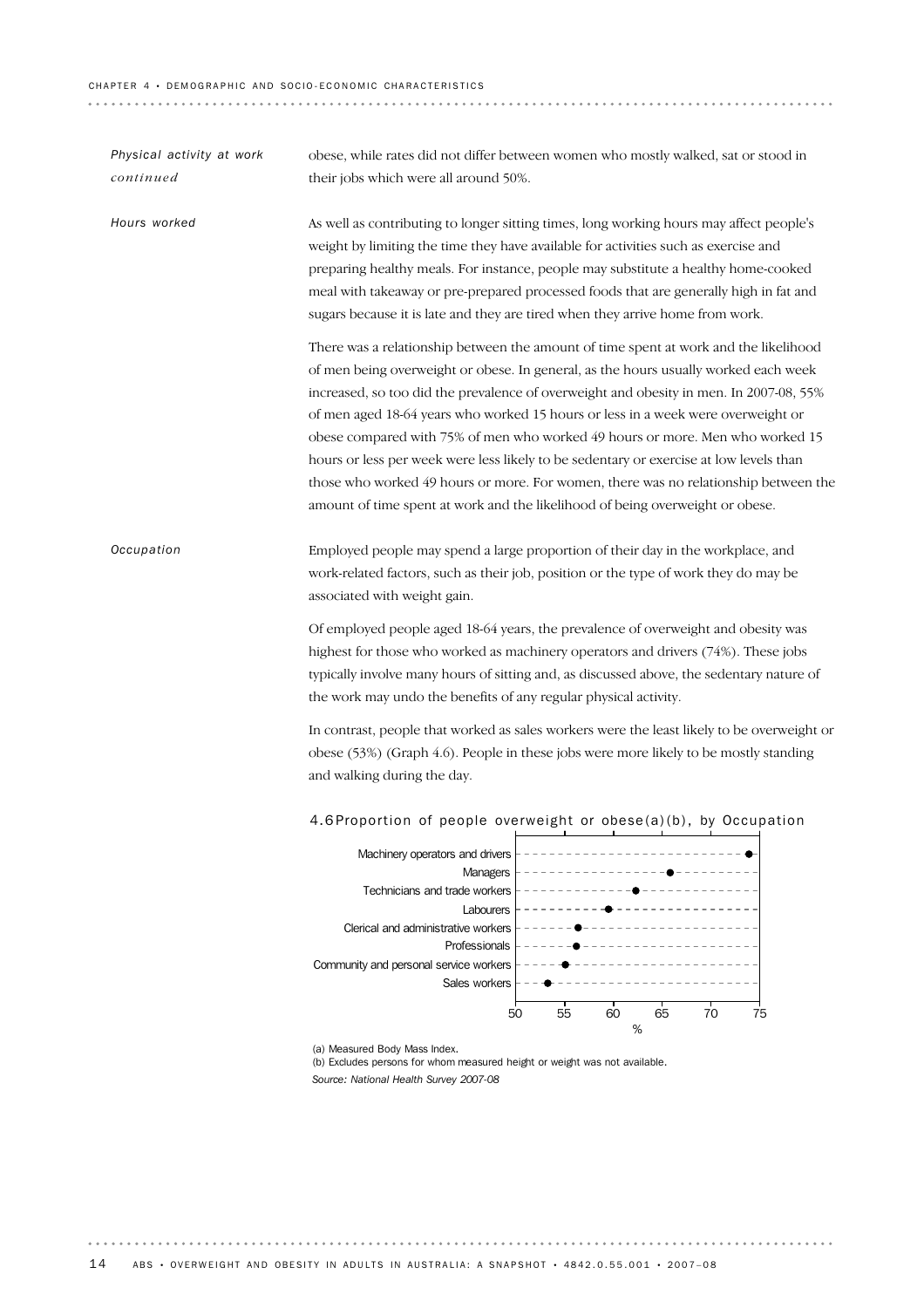# CHAPTER 5 **EXCESS WEIGHT AND RISK FACTORS**

One of the main causes of overweight and obesity is an energy imbalance between calories consumed and calories expended over time15. Physical activity, such as exercise, increases the body's normal energy expenditure. However, the total amount of energy exhausted depends on the type of physical activity and the individual performing it<sup>16</sup>. For adults, the National Physical Activity Guidelines recommend at least 30 minutes of moderate-intensity physical activity on most, preferably all, days of the week<sup>17</sup>. PHYSICAL ACTIVITY Food is an essential item that provides nutritional support for the body to produce energy and stimulate growth. A healthy diet can boost the immune system and prevent obesity. However, consuming foods that are high in fat and sugars on a regular basis may lead to serious health problems. The National Health and Medical Research Council (NHMRC) recommends that adults consume at least two serves of fruit and five serves of vegetables per day<sup>14</sup>. After adjusting for age, only 6% of Australian adults consumed the recommended daily amount of both fruit and vegetables. Obese people were just as likely to eat sufficient fruit and vegetables as people who were underweight, normal weight or overweight (6% for each). Overweight and obese people were more likely to consume skim milk (both 18%) than people who were underweight (6%) or normal weight (14%). This may indicate that people in these weight ranges are taking measures to reduce their fat intake. NUTRITION Certain lifestyle behaviours can increase the risk of a number of health conditions, but unlike factors such as age and sex, individuals can take action to alter these behaviours. For instance, healthy diet and regular exercise can prevent the onset of obesity, diabetes and cardiovascular disease. Conversely, smoking and excessive alcohol consumption are risk factors for obesity. In the 2007-08 NHS, people were asked to report whether or not they smoked, their usual alcohol, fruit and vegetable consumption, the amount of exercise they do, and the fat content of the milk they usually drink. As data was self-reported, people may have provided responses that were perceived to be more socially desirable, such as understating the amount of alcohol they consumed. EXCESS WEIGHT AND RISK FACTORS

<sup>14</sup> National Health and Medical Research Council. Food for health - Dietary Guidelines for Australians. Available from http://www.nhmrc.gov.au/publications/synopses/dietsyn.htm

<sup>15</sup> WHO (World Health Organisation) 2006. World Health Organisation Fact Sheet 311

<sup>16</sup> WHO (World Health Organisation) 2000. Obesity: preventing and managing the global epidemic. Report of a WHO consultation. Technical report series 894. Geneva: WHO

<sup>17</sup> Department of Health and Ageing 2005. National Physical Activity Guidelines for Adults. Available from http://www.health.gov.au/internet/main/publishing.nsf/content/phd-physical-activity-adults-pdf-cnt.htm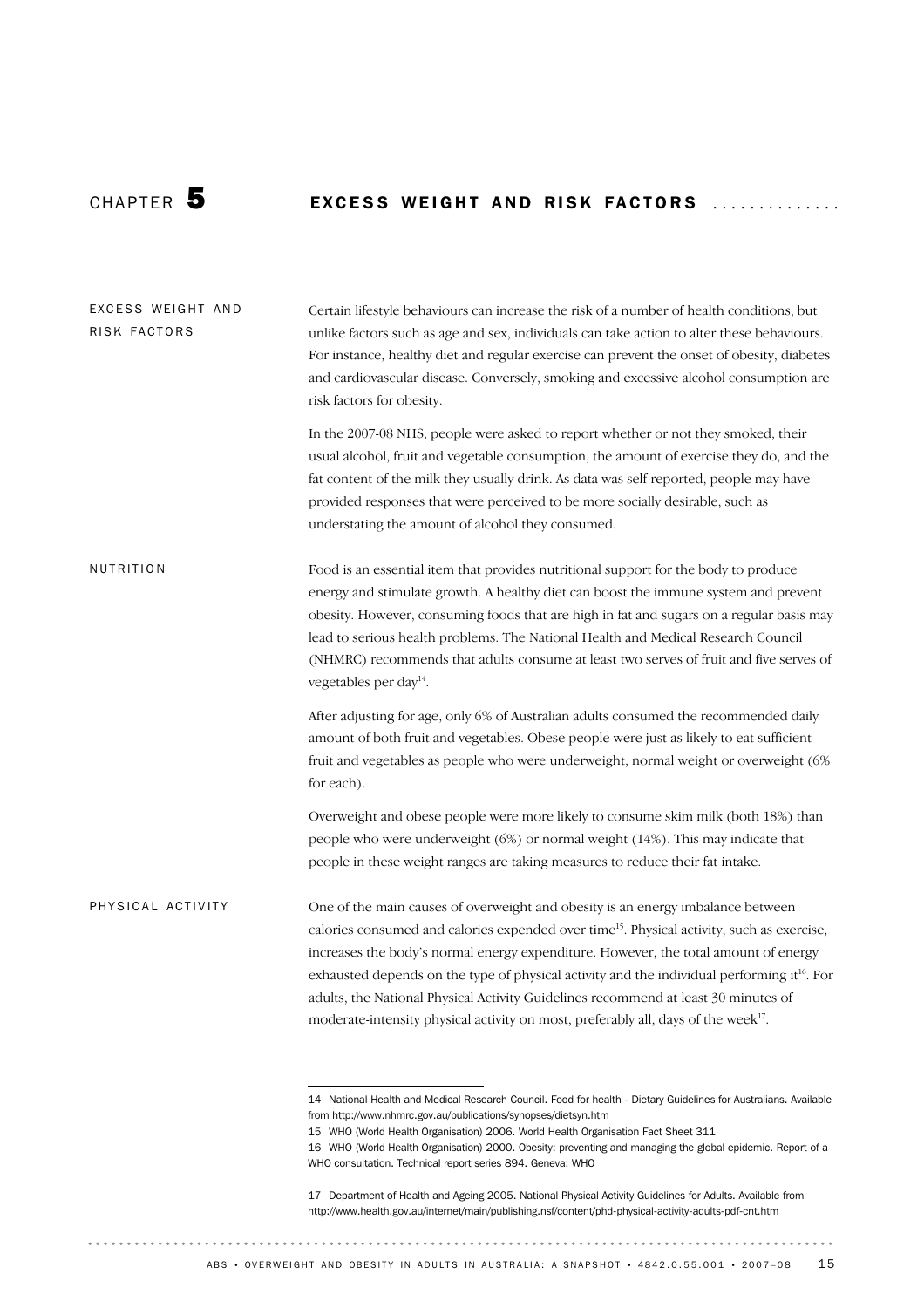# PHYSICAL ACTIVITY

*continued*

In the 2007-08 NHS, adults were asked questions about all exercise undertaken for fitness, recreation or sport in the week prior to the survey. They were then grouped into exercise levels (sedentary, low, moderate or high) based on a score derived from the frequency, duration and intensity of their physical activity in the previous week.

After adjusting for age, obese adults were less likely than normal weight and overweight adults to:

- ! exercise at high or moderate levels for fitness, recreation or sport;
- **Exercise** 3 or more days; and
- ! meet the recommended guidelines for exercise.



### 5.1 Measured Body Mass Index(a)(b), by Level of exercise(c)

(a) Age standardised to the 2001 estimated resident population. (b) Excludes persons for whom measured height or weight was not available. (c) Level of exercise undertaken for fitness, recreation or sport in the last week. *Source: National Health Survey 2007-08*

Obese adults were also more likely than normal weight and overweight adults to:

- ! be sedentary or exercise at low levels for fitness, recreation or sport;
- exercise 2 or less days; and
- $\blacksquare$  do no exercise.

While physical activity in the last week may be a good indication of the amount of energy expended by individuals, it should be interpreted with caution as the effects of physical activity on body weight happen over time. Hence, any recent changes to a person's exercise routine may not be reflected in their body weight. In addition, overall physical activity such as that undertaken for work needs to be taken into consideration.

Smoking causes a marked increase in a person's metabolic rate and tends to reduce their food intake compared with that of non-smokers<sup>18</sup>. Several studies have reported that people tend to gain weight after they have quit smoking<sup>19</sup>. SMOKER STATUS

> In 2007-08, adult men who were ex-smokers were more likely to be overweight or obese (76%) than current smokers (60%) or those who had never smoked (65%) (Graph 5.2). In particular, men who had quit smoking were more likely to be obese (32%) than those who still smoked (24%) and those who had never smoked (21%). On the other hand,

<sup>19</sup> Lahti-Koski, M et al. 2002, 'Associations of body mass index and obesity with physical activity, food choices, alcohol intake, and smoking in the 1982-1997 FINRISK Studies', American Journal of Clinical Nutrition; no 75, pp. 909-17. Available from http://www.ajcn.org/content/75/5/809.full.pdf+html 18 Chiolero, A., Faeh, D., Paccaud, F., and Cornu, J. 2008, American Journal of clinical nutrition: Consequences of smoking for body weight, body fat distribution, and insulin resistance Am J Clin Nutr 2008;87:801–9. Available fromhttp://www.ajcn.org/content/87/4/801.full.pdf+html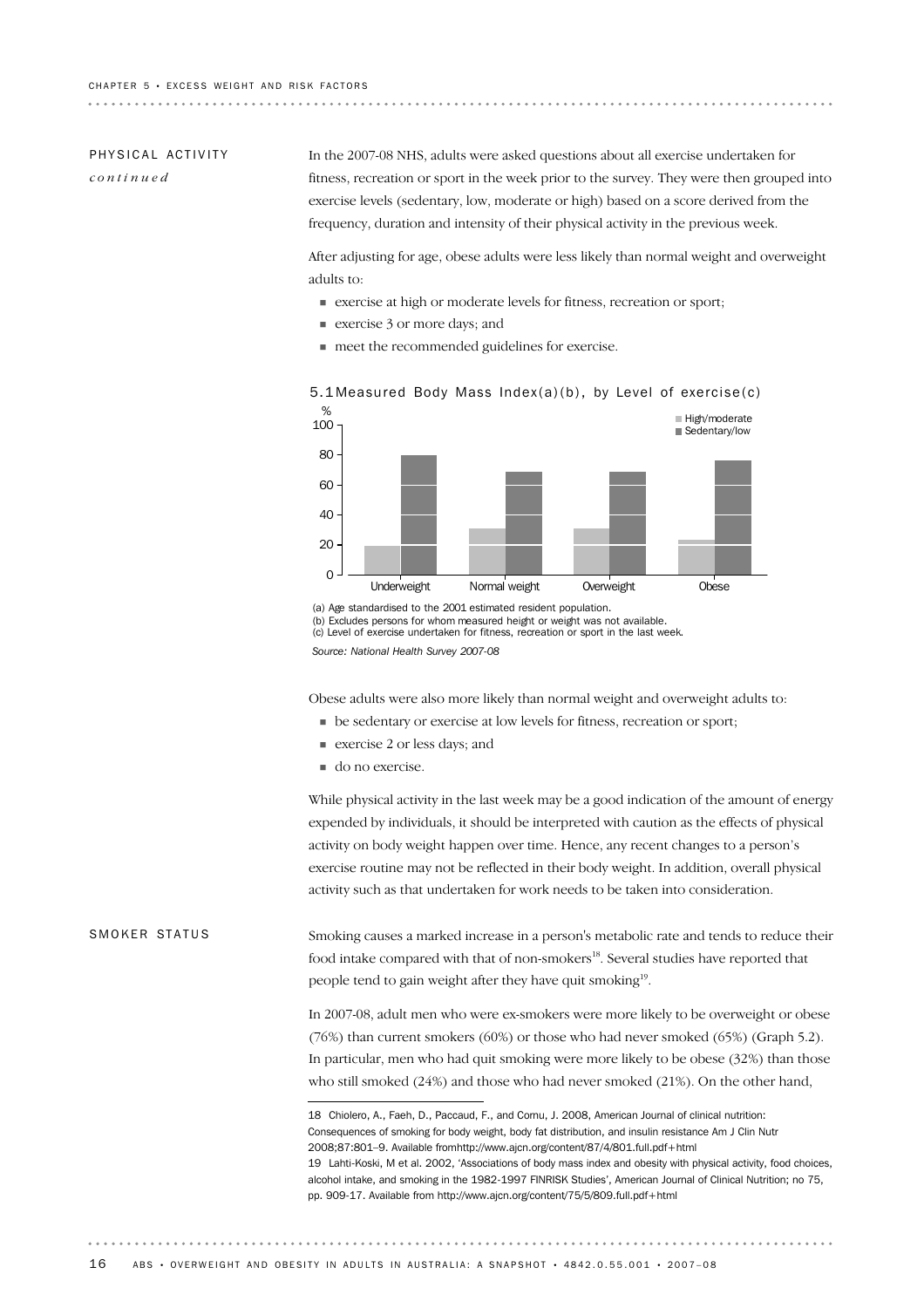## SMOKER STATUS

*continued*

there was no significant difference in the prevalence of obesity for women who were ex-smokers, current smokers or had never smoked.



### 5.2 Proportion of people overweight or obese(a)(b), by Smoker status

(b) Excludes persons for whom measured height or weight was not available. *Source: National Health Survey 2007-08*

ALCOHOL CONSUMPTION

In the 2007-08 NHS, information was collected about a person's alcohol consumption in the week prior to the survey. This was used to calculate levels of long term risk from alcohol consumption. The 2001 NHMRC guidelines for reducing health risks in the longer term from alcohol limit consumption to four standard drinks a day for men and two standard drinks a day for women<sup>20</sup>.

People who drank at risky or high risk levels had similar rates of overweight and obesity as those who drank at low risk levels.

There was a relationship, however, between whether a person had ever consumed alcohol and the likelihood of being obese. This followed different patterns for men and women, which may be due in part to gender-specific differences in the consumption and metabolism of alcohol.

Men who drank at low risk (25%) and risky or high risk levels (28%) were more likely to be obese than men who had never had an alcoholic drink (19%). On the other hand, women who drank at low risk (21%) and risky or high risk levels (18%) were less likely to be obese than women who had never consumed alcohol (27%). Studies show that male drinkers tend to add alcohol to their dietary intake, while female drinkers substitute alcohol for other foods without increasing total energy intake; and metabolic studies showed that energy expenditure after drinking alcohol was higher for men than for  $women<sup>21</sup>$ .

<sup>20</sup> National Health and Medical Research Council guidelines. Available from

http://www.nhmrc.gov.au/\_files\_nhmrc/file/publications/synopses/ds10-alcoholqa.pdf

<sup>21</sup> Wang, L., Lee, I-M., Manson, J., Buring, J. and Sesso, H., Alcohol Consumption, Weight Gain, and Risk of Becoming Overweight in Middle-aged and Older Women, Archives of Internal Medicine, 2010;170(5):453-461. Available from http://www.ncbi.nlm.nih.gov/pmc/articles/PMC2837522/pdf/nihms157983.pdf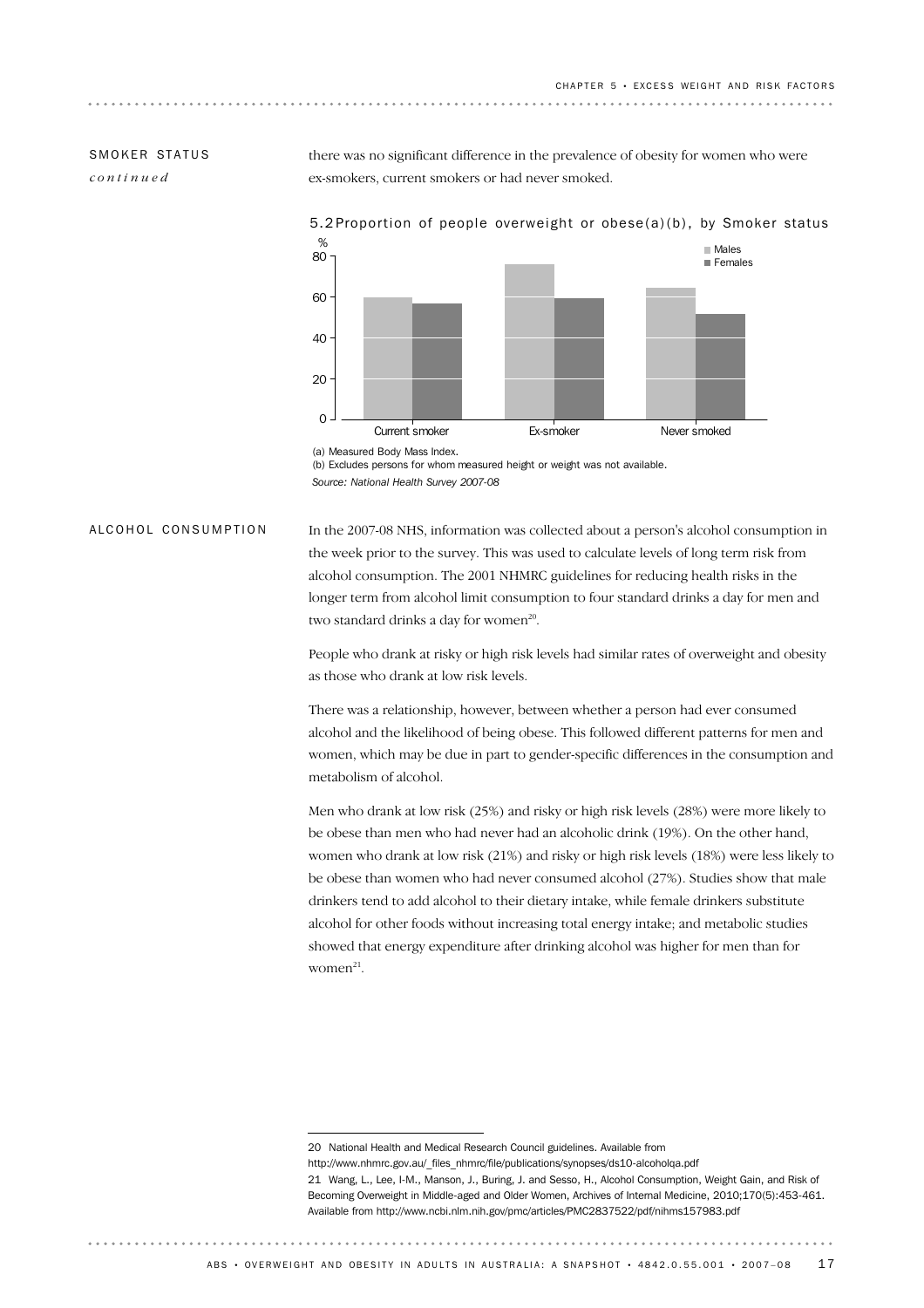# CHAP T E R 6 HE A L T H ST A T U S ..................................... .

#### HEALTH STATUS

People who are overweight, and particularly those who are obese, have higher rates of premature death and chronic illness than people of normal weight, both overall and from a range of specific conditions<sup>22</sup>. Some of these conditions include cardiovascular disease, high blood pressure, Type 2 diabetes, sleep apnoea, osteoarthritis, psychological problems and reproductive problems for women.

In this section, a number of long-term health conditions are examined to see whether they are more prevalent among people who were overweight or obese in Australia.

#### A person's perception of their own health is a useful measure of their current health status. In the 2007-08 NHS, people were asked to provide a general assessment of their own health selecting from a five-point scale (excellent, very good, good, fair and poor). SELF-ASSESSED HEALTH

After adjusting for age, obese people were less likely to perceive their health as excellent, very good or good (78%) compared with normal weight and overweight people (90% and 87% respectively). Consequently, more obese people rated their health as fair or poor than people in these other weight ranges (Graph 6.1).



### 6.1 Measured Body Mass Index(a)(b), by Self-assessed health

(a) Age standardised to the 2001 estimated resident population. (b) Excludes persons for whom measured height or weight was not available. *Source: National Health Survey 2007-08*

### LONG-TERM HEALTH CONDITIONS

A number of long-term health conditions (one which lasted or was expected to last for six months or more) were more prevalent in obese adults than adults in other weight ranges. Obese people were more likely to have some type of long-term health condition (89%) than those who were overweight (87%) and normal weight (86%).

<sup>22</sup> WHO (World Health Organisation) 2000. Obesity: preventing and managing the global epidemic. Report of a WHO consultation. Technical report series 894. Geneva: WHO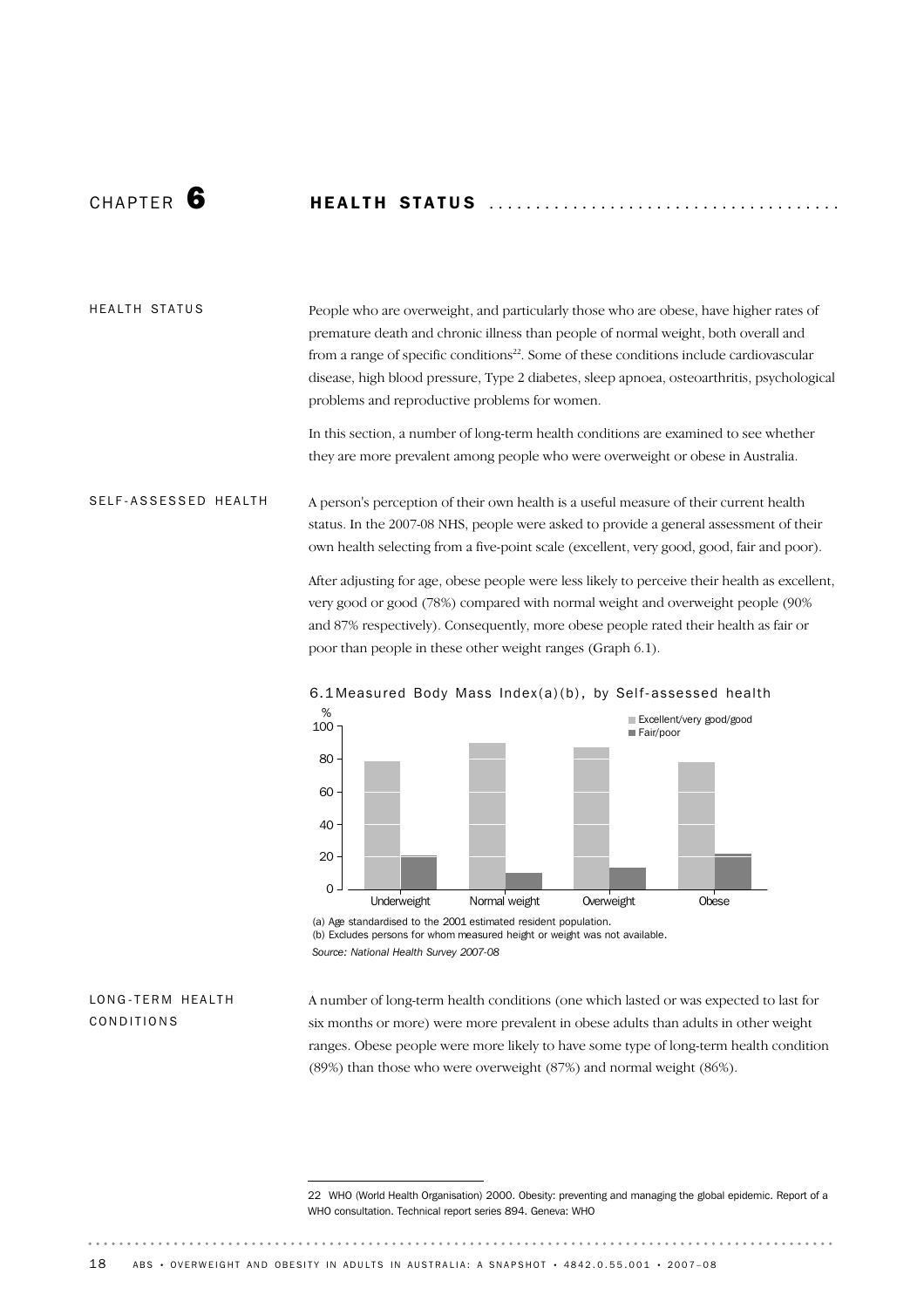Heart, stroke and vascular disease comprise a subgroup of diseases of the circulatory system. Excessive weight poses a major risk for diseases of the circulatory system, with the risk increasing the longer a person remains overweight or obese. Other risk factors which impact on heart disease include tobacco smoking, insufficient physical activity and poor nutrition, which, when combined with excess weight, increase the risks further. A greater proportion of obese men had a heart, stroke or vascular disease (9%) compared with those in the underweight/normal weight (6%) and overweight (7%) *Heart, stroke and vascular disease*

ranges. For women, those who were underweight had the lowest rate of heart, stroke or vascular disease (2%), with the proportion rising consistently with each increasing weight range to 9% for obese women.

Hypertension or high blood pressure is a major risk factor for coronary heart disease, stroke, heart failure and chronic kidney disease. Along with obesity, other major causes of hypertension include diets which are high in salt, excessive alcohol consumption and insufficient physical activity. *Hypertension*

> For both men and women, those who were obese had a greater likelihood of having hypertension than people in all other weight ranges. Obese people were around 1.5 times more likely to have hypertension than overweight people and around two times more likely than normal weight people (Graph 6.2).





(b) Excludes persons for whom measured height or weight was not available. *Source: National Health Survey 2007-08*

*High blood cholesterol*

High blood cholesterol is also a major risk factor for coronary heart disease and stroke by causing blood vessels that supply the heart and other parts of the body to become clogged. For most people, saturated fat in their diet is the main reason for elevated blood cholesterol levels. Physical activity and a healthy diet play an important role in maintaining a healthy blood cholesterol level.

One in ten men who were obese had high blood cholesterol levels (10%), almost double that of normal weight men with high blood cholesterol levels (6%). Similarly, around twice as many obese women had high blood cholesterol levels (9%) compared with women of normal weight (4%).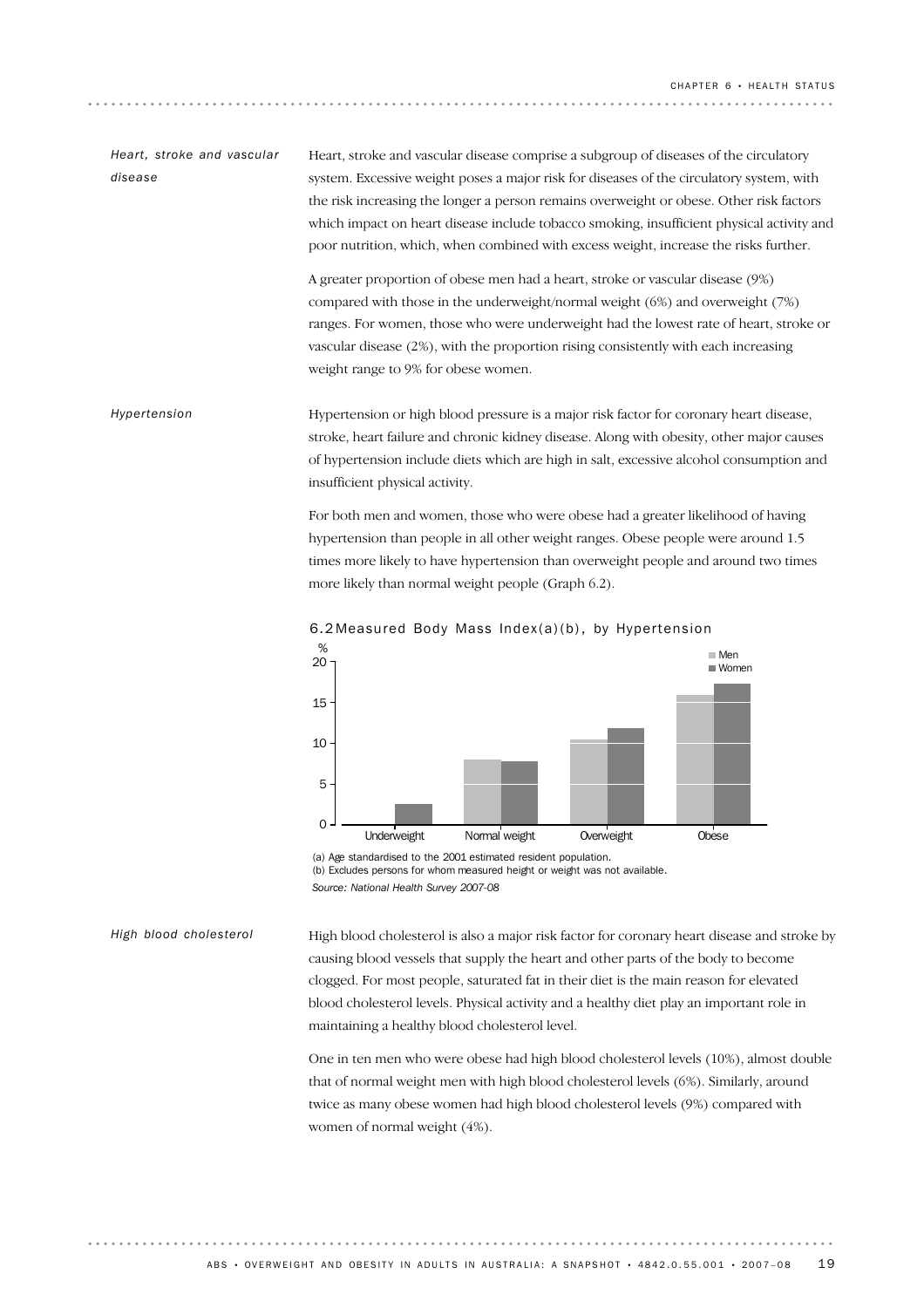### CHAPTER 6 · HEALTH STATUS

| Osteoarthritis         | Osteoarthritis is a degenerative condition caused mainly by accumulated wear of the<br>cartilage that cushions the ends of bones where they meet to form a joint. As the<br>cartilage degenerates, the normal functioning of the joint becomes disrupted which<br>causes pain, stiffness and limited activity. The condition mainly affects the hands, spine<br>and weight-bearing joints such as the hips, knees and ankles. Excess body weight is one<br>of the risk factors for osteoarthritis.                                                                                                                                                                                                                                                                     |
|------------------------|------------------------------------------------------------------------------------------------------------------------------------------------------------------------------------------------------------------------------------------------------------------------------------------------------------------------------------------------------------------------------------------------------------------------------------------------------------------------------------------------------------------------------------------------------------------------------------------------------------------------------------------------------------------------------------------------------------------------------------------------------------------------|
|                        | The prevalence of osteoarthritis in 2007-08 was significantly higher for obese men and<br>women (10% and 14% respectively) compared with underweight/normal weight (6% and<br>11%) and overweight (8% and 12%) men and women.                                                                                                                                                                                                                                                                                                                                                                                                                                                                                                                                          |
| Type 2 diabetes        | Type 2 diabetes or non-insulin dependent diabetes mellitus is a chronic condition in<br>which the body may not produce enough or cannot effectively use insulin, a hormone<br>that regulates blood sugar. People with Type 2 diabetes have a greater risk of coronary<br>heart disease, stroke, limb amputation, kidney failure and blindness. Strategies for<br>managing Type 2 diabetes include changing diet, exercising more regularly, taking<br>glucose-lowering drugs, insulin injections or a combination of these.                                                                                                                                                                                                                                            |
|                        | Obese men were more than twice as likely to have Type 2 diabetes (9%) than normal<br>weight and overweight men (both 4%). Correspondingly, obese women were twice as<br>likely to have Type 2 diabetes $(6%)$ than overweight women $(3%)$ and three times more<br>likely as underweight/normal weight women to have Type 2 diabetes (2%).                                                                                                                                                                                                                                                                                                                                                                                                                             |
| Psychological distress | In the 2007-08 NHS, adults aged 18 years and over were asked a series of questions about<br>negative emotional states, known as the Kessler 10 scale (K10) questionnaire, to measure<br>psychological distress experienced in the four weeks prior to the survey. Based on their<br>responses they were then grouped into four categories ranging from low, moderate,<br>high and very high levels of psychological distress. A very high level of psychological<br>distress may indicate a need for professional help.<br>After adjusting for age, a higher proportion of obese people had very high distress levels<br>compared with people in any other weight range (Graph 6.3).<br>6.3 Measured Body Mass Index(a)(b), by Very high distress levels(c)<br>%<br>5. |
|                        | 4<br>3<br>2<br>1<br>$\Omega$<br>Normal weight<br>Underweight<br>Overweight<br>Obese                                                                                                                                                                                                                                                                                                                                                                                                                                                                                                                                                                                                                                                                                    |
|                        | (a) Age standardised to the 2001 estimated resident population.<br>(b) Excludes persons for whom measured height or weight was not available.<br>(c) Persons who have a Kessler 10 score.                                                                                                                                                                                                                                                                                                                                                                                                                                                                                                                                                                              |

*Source: National Health Survey 2007-08*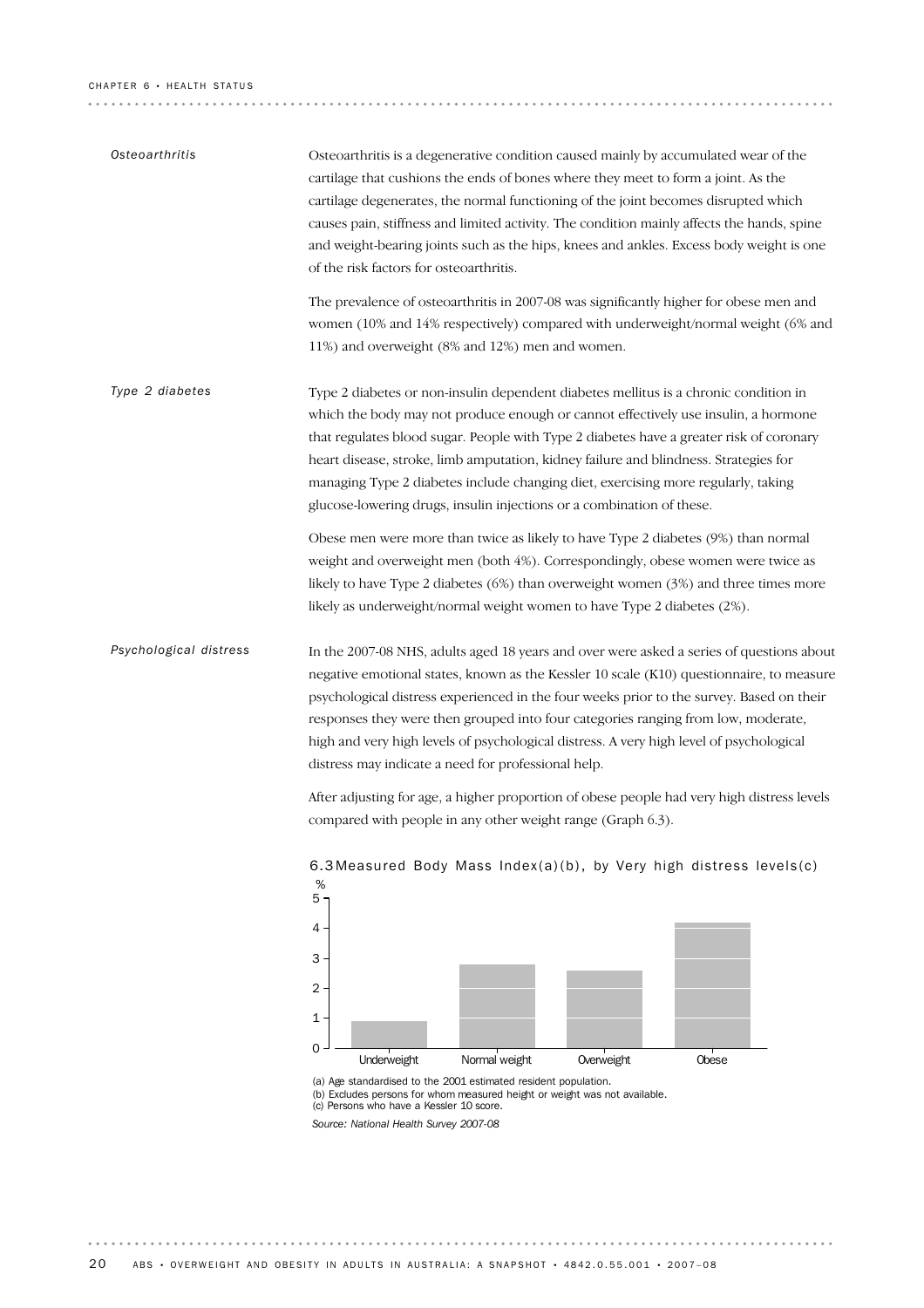| Psychological distress | Obese women were more likely to have very high or high distress levels (17%) than |
|------------------------|-----------------------------------------------------------------------------------|
| continued              | normal weight and overweight women (13% and 12% respectively). Obese women were   |
|                        | also more likely to have very high or high distress levels than obese men (9%).   |

. . . . . . . . . . . . . .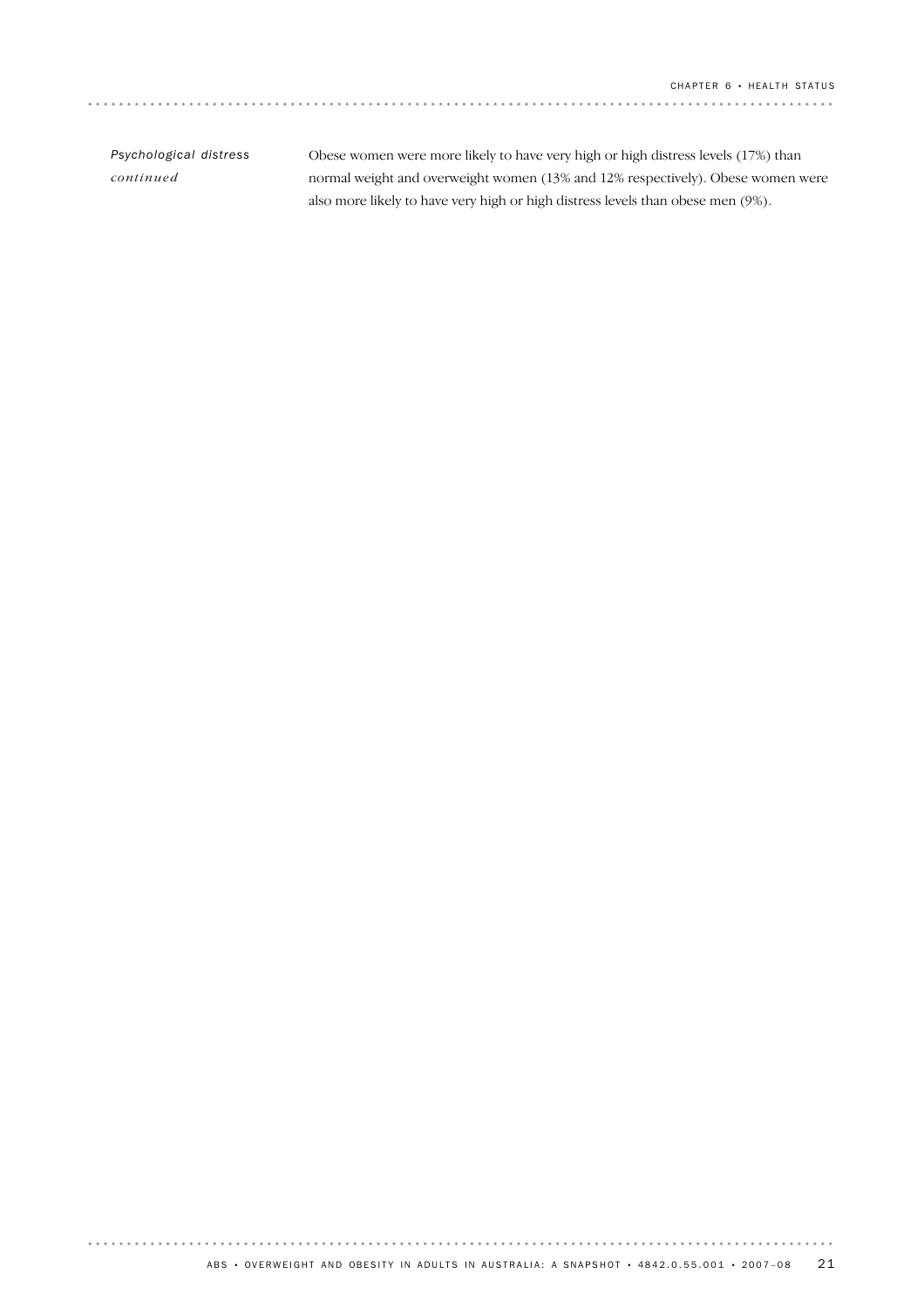# CHAPTER **7** USE OF HEALTH SERVICES

USE OF HEALTH SERVICES

Overweight and obesity place a burden on the health care system because of associated physical and psychological health problems. In the 2007-08 NHS, people were asked whether they saw a general practitioner (GP), and if so, how frequently. They were also asked if they had discussed any of the following lifestyle issues with their GP or any other health professional in the past 12 months:

- ! reducing or quitting smoking;
- ! drinking alcohol in moderation;
- **Exercise 2** reaching a healthy weight;
- ! increasing physical activity; and
- ! eating healthy food or improving their diet.

After adjusting for age, obese adults were more likely to have had a health check-up with a GP (70%) than normal weight and overweight adults (64% and 63% respectively). Obese women were more likely to have a health check-up (77%) than obese men (64%), keeping in mind that more women than men see a GP in general<sup>23</sup>.

Of the adults who had a health check-up, proportionally more obese adults saw a GP at least once a month (17%) than normal weight and overweight adults (9% and 11% respectively) (Graph 7.1).



7.1 Measured Body Mass Index(a)(b), by Frequency of GP check-ups(c)

(a) Age standardised to the 2001 estimated resident population. (b) Excludes persons for whom measured height or weight was not available. (c) Persons who had a health check-up with a GP.

*Source: National Health Survey 2007-08*

Although obese people had a greater likelihood of seeing a GP for a health check-up than people in the normal weight and overweight ranges, they were no more likely to consult other types of health professionals.

23 ABS (Australian Bureau of Statistics) 2010. Health Services: Patient Experiences in Australia, 2009. ABS Cat No. 4839.0.55.001 Canberra ABS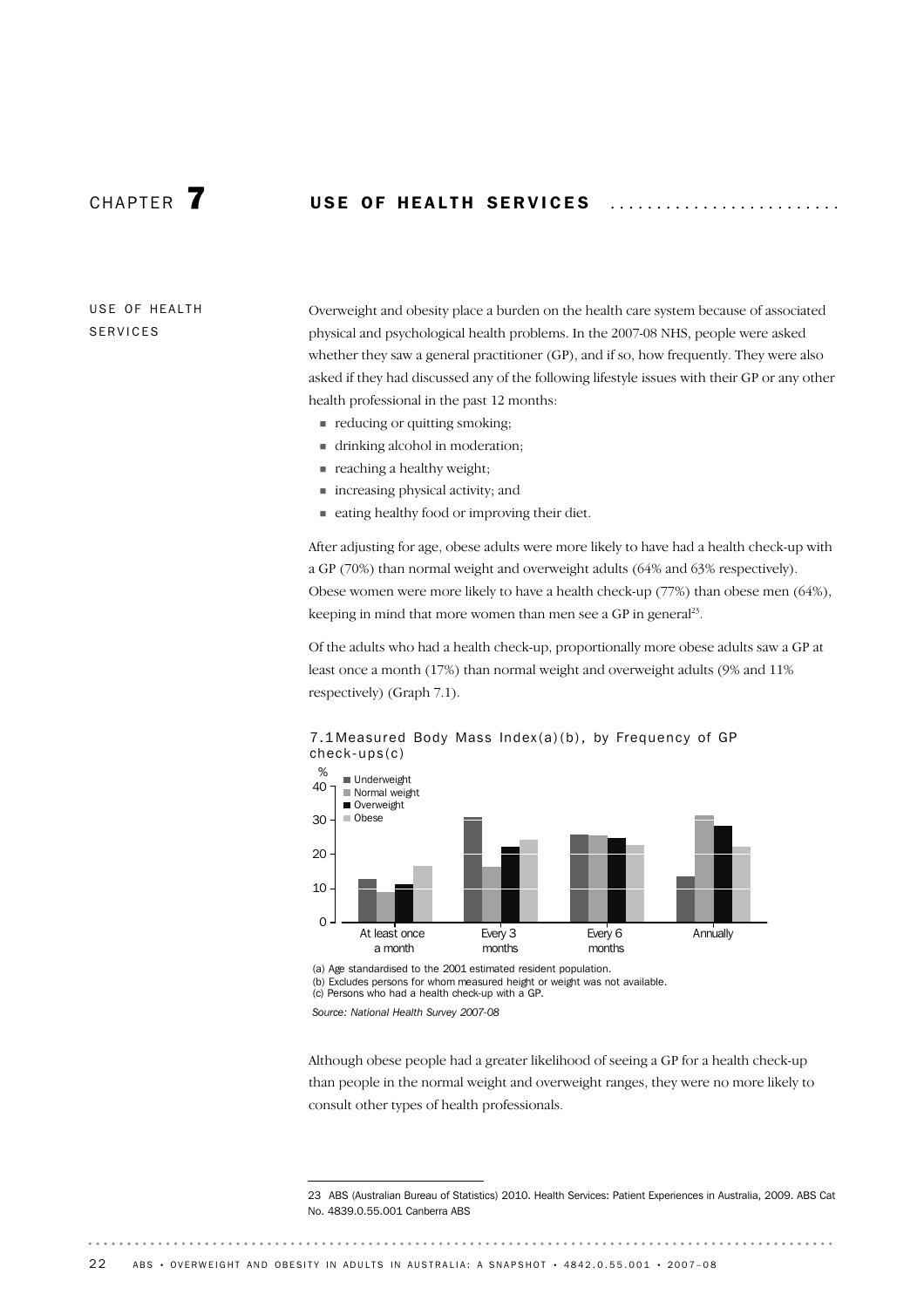## USE OF HEALTH SERVICES *continued*

. . . . . . . .

**\*\*\*\*\*\*\*\*\*\*\*\*\*\*\*\*\*\*** 

Obese men and women were more likely to discuss healthy lifestyle issues with a health professional in the last 12 months than people in the normal weight and overweight ranges. Obese women were also more likely to discuss healthy lifestyle issues with a health professional than underweight women (Graph 7.2).



### 7.2 Measured Body Mass Index(a)(b), by Discussed healthy lifestyle(c)

(a) Age standardised to the 2001 estimated resident population.

(b) Excludes persons for whom measured height or weight was not available. (c) Discussed healthy lifestyle with a health professional in the last 12 months.

*Source: National Health Survey 2007-08*